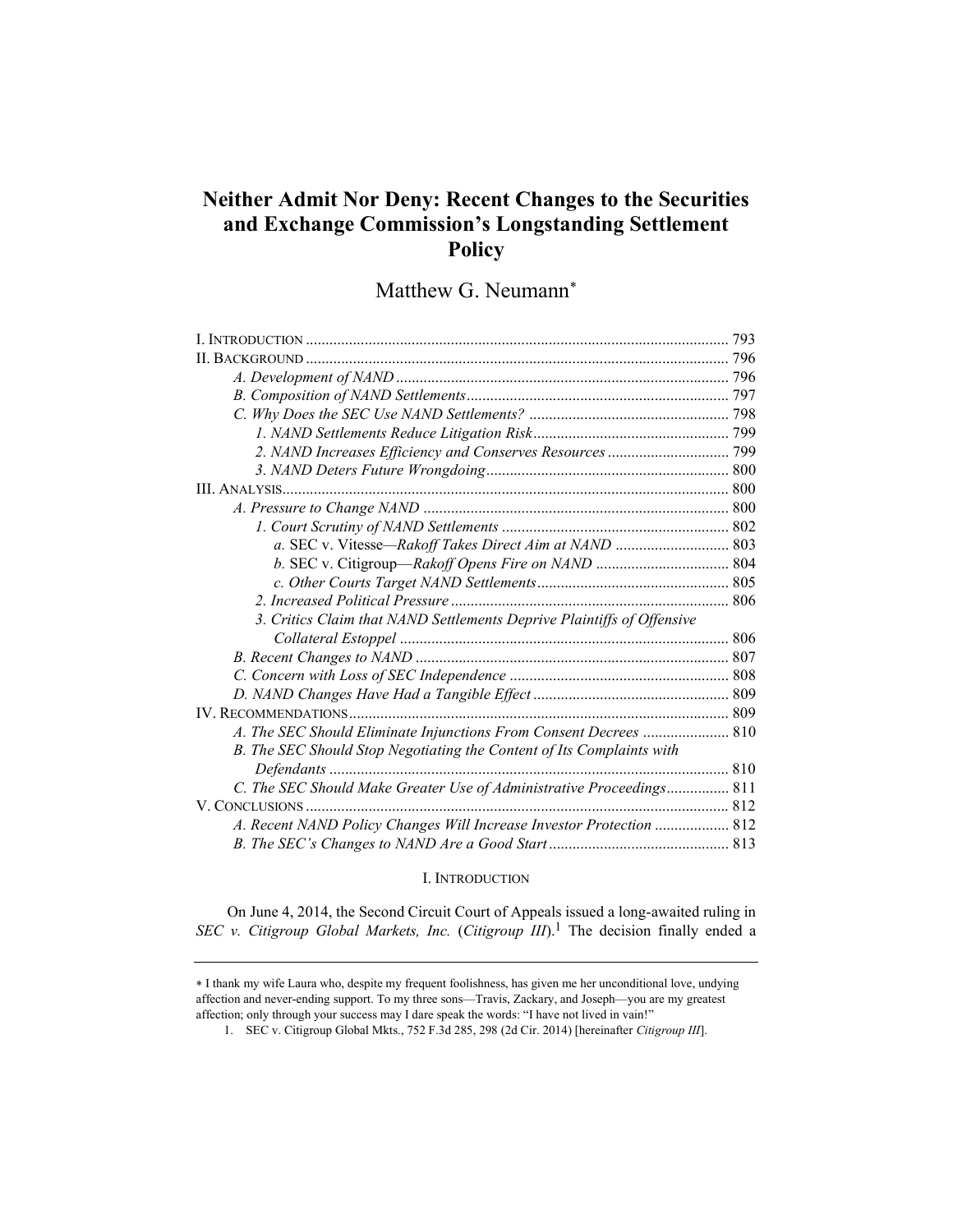contentious line of cases<sup>2</sup> which pitted the tenacious Federal District Court Judge Jed S. Rakoff against the venerated Securities and Exchange Commission (SEC or Commission). Even though the SEC ostensibly prevailed in Citigroup III, in many ways Judge Rakoff had already won.<sup>3</sup> On June 17, 2013, prior to the Second Circuit's decision and largely in response to Judge Rakoff's criticisms, the SEC announced a change to its long-standing "neither admit nor deny" (NAND) settlement policy.<sup>4</sup> The change expanded the categories and circumstances of cases in which the SEC would demand admissions from defendants.<sup>5</sup> The change is the most significant since the SEC officially adopted NAND in 1972.<sup>6</sup>

The first signs of Judge Rakoff's displeasure with NAND settlements emerged in SEC v. Bank of America (Bank of America I).<sup>7</sup> In August of 2009, the SEC filed a complaint alleging that Bank of America made false statements to garner investor support for a \$50 billion merger with Merrill Lynch.<sup>8</sup> The SEC claimed that Bank of America issued a proxy statement reporting that Bank of America would not issue performance bonuses for Merrill Lynch executives prior to the closing of the merger without Bank of America approval.<sup>9</sup> In fact, Bank of America had already approved the payment of \$5.8 billion in performance bonuses to Merrill Lynch executives.10 The SEC's proposed NAND consent decree<sup>11</sup> called for Bank of America to pay a \$33 million fine and refrain "from making future false statements in proxy [statements]."12

Judge Rakoff found the SEC's proposed NAND settlement unacceptable for at least three reasons. First, the victims—Bank of America's shareholders who had been misled to the tune of \$5.8 billion—would pay a \$33 million fine as a penalty for their own victimization.<sup>13</sup> He questioned why the SEC did not seek a penalty against the lawyers who drafted the proxy statements instead.<sup>14</sup>

<sup>2.</sup> See infra Part III.A (discussing Judge Rakoff's scrutiny of NAND settlements).

 <sup>3.</sup> See John C. Coffee, Jr., 'Neither Admit Nor Deny': Practical Implications of SEC's New Policy, N.Y. L.J. (July 18, 2013), http://www.newyorklawjournal.com/PubArticleNY.jsp?id=1202611288235&slreturn =20130925154105 (noting that "[Judge] Rakoff has effectively won the war, even if he loses the . . . battle," because the SEC has already capitulated by changing its neither admit nor deny settlement policy).

<sup>4.</sup> See James B. Stewart, S.E.C. Has a Message for Firms Not Used to Admitting Guilt, N.Y. TIMES (June 21, 2013), http://www.nytimes.com/2013/06/22/business/secs-new-chief-promises-tougher-line-oncases.html?\_r=0 (describing the changes to the SEC's NAND policy).

 <sup>5.</sup> See id. (discussing the particular circumstances in which the SEC may demand admissions under the Agency's revised policy).

 <sup>6.</sup> Consent Decrees in Judicial or Administrative Proceedings, 37 Fed. Reg. 25,224 (Nov. 29, 1972) (codified at 17 C.F.R. § 202.5(e)) (entering the SEC's NAND policy change into the federal register).

 <sup>7.</sup> SEC v. Bank of Am. Corp., 653 F. Supp. 2d 507, 507 (S.D.N.Y. 2009) [hereinafter Bank of America I]. 8. Id. at 508.

 <sup>9.</sup> Id.

 <sup>10.</sup> Id.

<sup>11.</sup> The consent decree is an order in which the court "sanctions a *voluntary* agreement between . . . [the] parties." MERRIAM-WEBSTER DICTIONARY, http://www.merriam-webster.com/dictionary/consent%20decree (last visited Jan. 20, 2015) (emphasis added); see also Local No. 93, International Ass'n of Firefighters, etc. v. Cleveland, 478 U.S. 501, 519 (1986) (describing consent decrees as having the qualities of both private contracts and judicial orders).

 <sup>12.</sup> Bank of America I, 653 F. Supp. 2d at 508.

 <sup>13.</sup> Id. at 509.

 <sup>14.</sup> Id.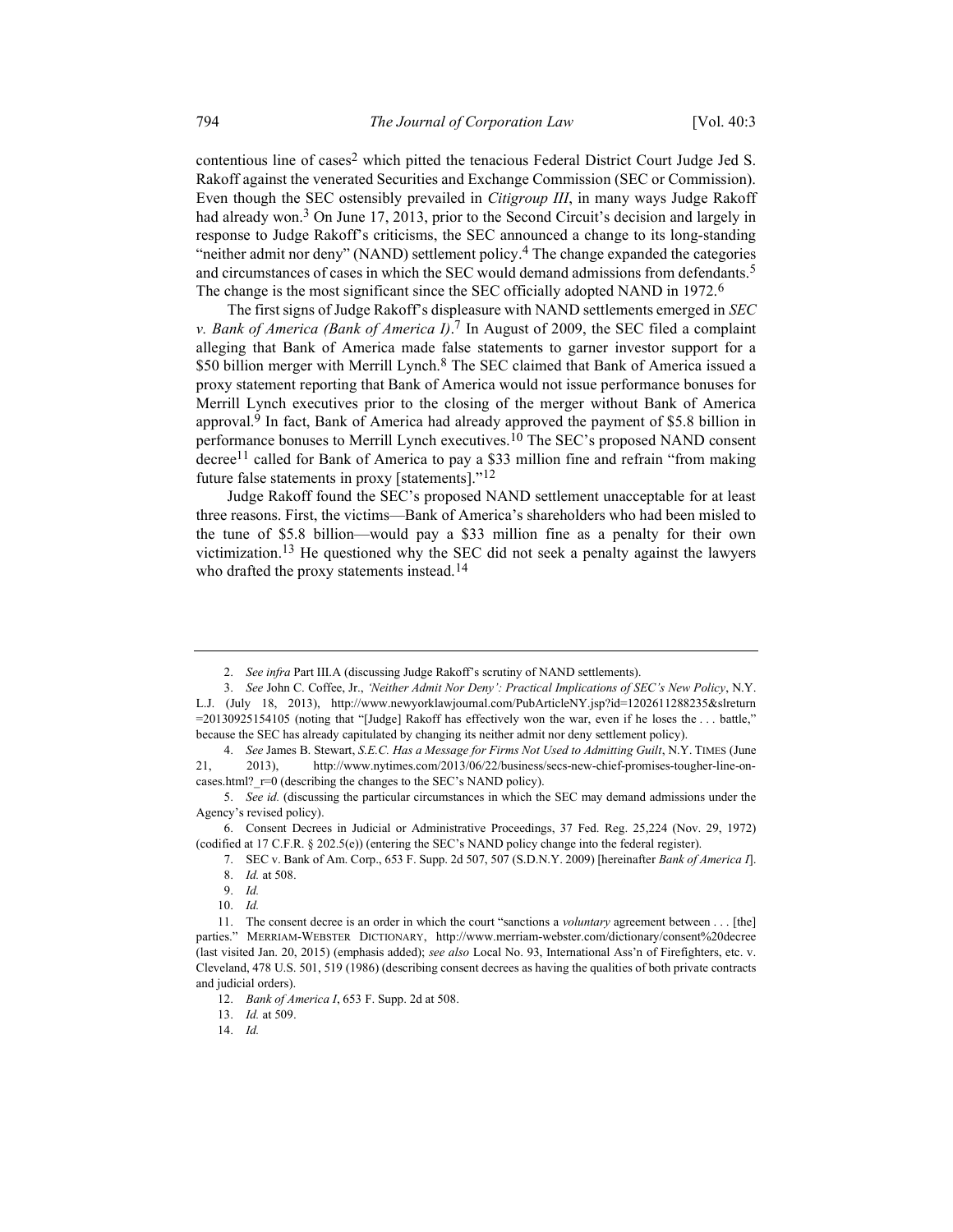Second, Judge Rakoff criticized one of the key elements of NAND settlements—the SEC's request for injunctive relief.15 Bank of America submitted statements to the court claiming that the allegedly false proxy statement was "totally in accordance with the law."16 Given Bank of America's position that the proxy statements were lawful, Judge Rakoff called injunctive relief "pointless."<sup>17</sup> If the defendant believed the statements were lawful, and if there were no finding of fact to the contrary, it made no sense to enjoin Bank of America from making similar lawful statements, which it would be free to make again in the future.<sup>18</sup>

Judge Rakoff concluded by pointing to what he called a "cynical relationship" between the SEC and Bank of America.<sup>19</sup> A relationship where the parties were willing to shift the burden of the defendant's alleged wrongdoing to the victim-shareholders, and where the SEC would claim a hollow victory (a NAND settlement) at the "expense . . . of the truth."20 He then denied the consent decree, set a trial date, and told the parties to prepare to litigate the case. $21$ 

Later, in SEC v. Bank of America (Bank of America II),  $^{22}$  Judge Rakoff begrudgingly approved a revised consent decree which addressed some of the concerns he expressed in Bank of America  $I<sub>1</sub><sup>23</sup>$  but he called the final result "half-baked justice at best."<sup>24</sup> Judge Rakoff stated that if he were considering the case de novo, he "would reject the settlement as inadequate and misguided."<sup>25</sup> Although Judge Rakoff did not directly criticize NAND settlements in Bank of America I or II, these cases set the tone for a clash that would culminate in the SEC's changes to its NAND regime.

This Note explores the history and legacy of NAND settlements, the likely motives for the SEC's recent changes to its NAND policy, the potential short- and long-term effects of the changes, and recommends further policy measures that the SEC may adopt to alleviate public and judicial scrutiny of NAND. This Note has four parts. Part II examines the history and purpose of NAND settlements and the reasons the SEC adopted the regime. Part III describes the newly adopted changes to NAND and explores some of the criticisms of NAND, especially the strong rebukes the Commission has received from the courts. Part IV recommends three additional enforcement policy changes that the SEC should adopt to build on its recent changes to NAND. Finally, Part V looks at the possible ramifications of the SEC's changes to its NAND policy.

 <sup>15.</sup> Id. at 512; see infra Part II.B (discussing the composition of most NAND settlements).

<sup>16</sup>. Bank of America I, 653 F. Supp. 2d at 511.

 <sup>17.</sup> Id.

 <sup>18.</sup> Id.

<sup>19.</sup> See id. at 512 ("[The] S.E.C. gets to claim that it is exposing wrongdoing on the part of the Bank of America in a high-profile merger; the Bank's management gets to claim that they have been coerced into an onerous settlement by overzealous regulators. And all this is done at the expense, not only of the shareholders, but also of the truth.").

 <sup>20.</sup> Id.

 <sup>21.</sup> Bank of America I, 653 F. Supp. 2d at 512.

 <sup>22.</sup> SEC v. Bank of Am. Corp., Nos. 09 Civ. 6829 (JSR), 10 Civ. 0215 (JSR), 2010 WL 624581 (S.D.N.Y. Feb. 22, 2010) [hereinafter Bank of America II].

 <sup>23.</sup> Judge Rakoff's approval seemed to turn on the SEC's inclusion of a more robust and accurate statement of the stipulated facts, making it clear to the court what wrongdoing the SEC alleged Bank of America committed. Id. at  $*1$ .

 <sup>24.</sup> Id. at \*5.

 <sup>25.</sup> Id. at \*6.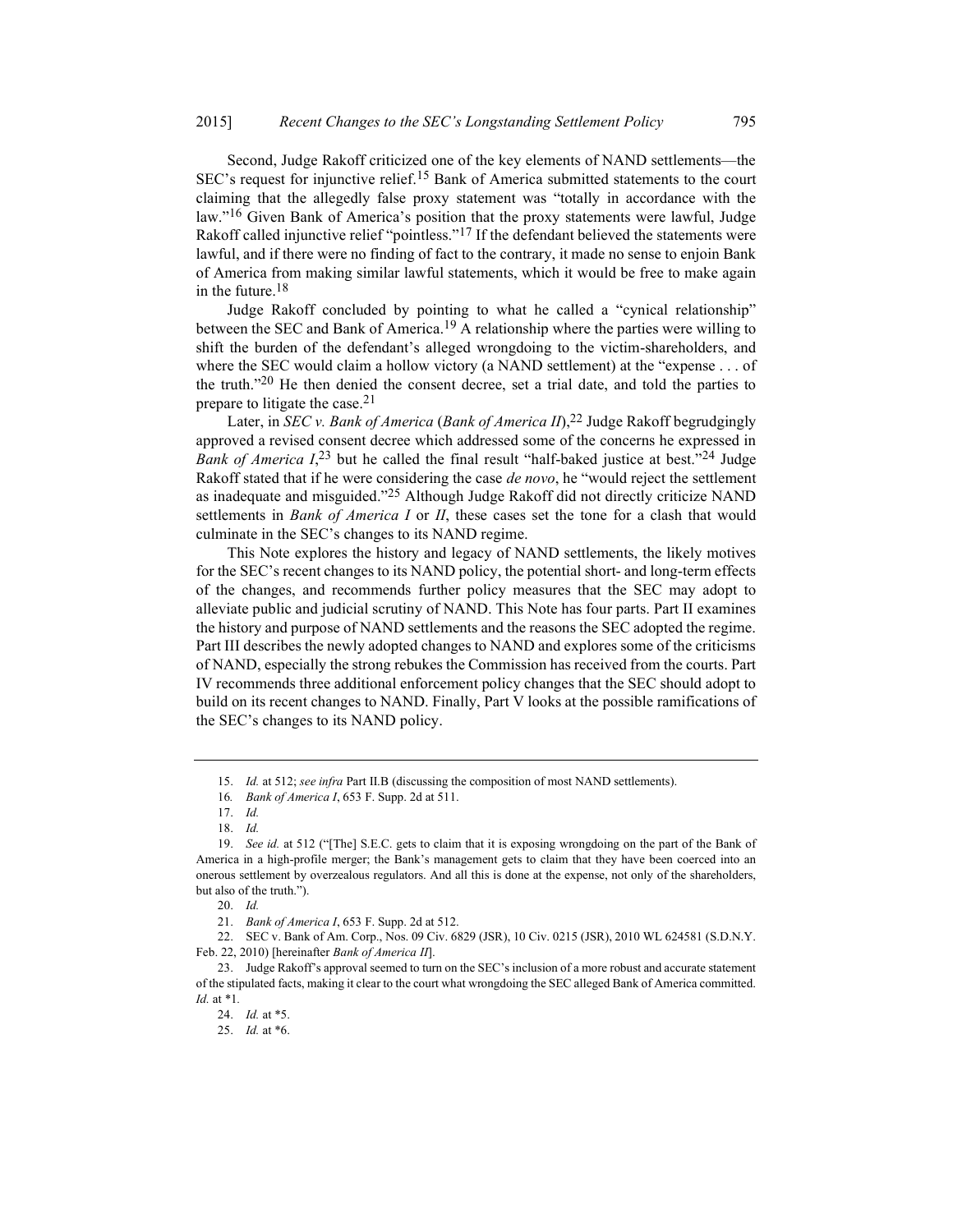#### II. BACKGROUND

The SEC has *officially*<sup>26</sup> used NAND settlements since the early 1970s when the Commission entered the practice into the Federal Register.27 SEC NAND settlements, like many other civil settlements, typically require defendants to pay a penalty and return illgotten gains with interest.<sup>28</sup> However, unlike many other civil settlements,<sup>29</sup> NAND settlements allow the defendant to settle without admitting or denying the allegations of the complaint. $30$ 

NAND settlements yield valuable benefits to harmed investors, defendants and the  $SEC.<sup>31</sup>$  NAND settlements allow both the SEC and defendants to avoid costly, timeconsuming, and unpredictable litigation.32 NAND settlements also benefit defendants by minimizing their exposure to future class action suits and sparing them the public spectacle of a trial.<sup>33</sup> On the other hand, NAND settlements benefit investors by efficiently punishing wrongdoers and quickly returning investor funds.<sup>34</sup> Finally, NAND settlements benefit the SEC by allowing it to conserve limited resources and pursue a greater number of violations.35

#### A. Development of NAND

On November 29, 1972, the SEC announced a policy change that would form the foundation of its settlement regime for more than four decades.<sup>36</sup> The policy change stated that the Commission would no longer:

 33. SEC v. Citigroup Global Markets, Inc., 752 F.3d 285, 295 (2d Cir. 2014) ("Consent decrees provide parties with a means to manage risk.").

 34. See MacDonald, supra note 32, at 435 (explaining that the SEC has the power to recoup penalties on behalf of private parties) (citing David M. Becker, What More Can be Done to Deter Violations of the Federal Securities Laws?, 90 TEX. L. REV. 1849, 1852-53 (2012)).

 35. SEC v. Citigroup Global Mkts. Inc., 673 F.3d 158, 165 (2d Cir. 2012) [hereinafter Citigroup II] (criticizing the lower court for not considering "the [SEC]'s discretionary assessment of its prospects of doing better or worse, or of the optimal allocation of its limited resources").

 36. Consent Decrees in Judicial or Administrative Proceedings, supra note 6; see SEC v. Vitesse Semiconductor Corp., 771 F. Supp. 2d 304, 308 (S.D.N.Y. 2011) (recounting the history of the SEC's neither admit nor deny policy which was implemented in 1972).

 <sup>26.</sup> The practice of NAND settlements predates the SEC's official adoption of the policy. See, e.g., Rye Man Barred From Trading in Cherry-Burrell, Other Stock, N.Y. TIMES, Dec. 24, 1959, at 27 (describing a case in which the defendant had artificially inflated the share price of a company and settled without admitting or denying the allegations of the complaint); see also SEC v. Vitesse Semiconductor Corp., 771 F. Supp. 2d 304, 308 (S.D.N.Y. 2011) (noting that the practice of entering consent decrees in which defendants neither admit nor deny wrongdoing started long before 1972).

 <sup>27.</sup> Consent Decrees in Judicial or Administrative Proceedings, supra note 6.

 <sup>28.</sup> See infra note 46 and accompanying text (describing the typical construction of an SEC NAND settlement).

<sup>29.</sup> See infra note 169 and accompanying text (discussing the Department of Justice's near complete rejection of NAND settlements).

 <sup>30.</sup> See Vitesse, 771 F. Supp. 2d at 308 (discussing that purpose of NAND settlements).

 <sup>31.</sup> See infra Part II (discussing the perceived benefits of NAND).

 <sup>32.</sup> See SEC Enforcement Director's Statement on Citigroup Case, Release No. 2011-265 (Dec. 15, 2011), http://www.sec.gov/news/press/2011/2011-265.htm (discussing the risks associated with litigation); see also Ross MacDonald, Note, Setting Examples, Not Settling: Toward a New SEC Enforcement Paradigm, 91 TEX. L. REV. 419, 427-29 (2012) (describing the roughly equal damages that may be achieved through either settlement or litigation).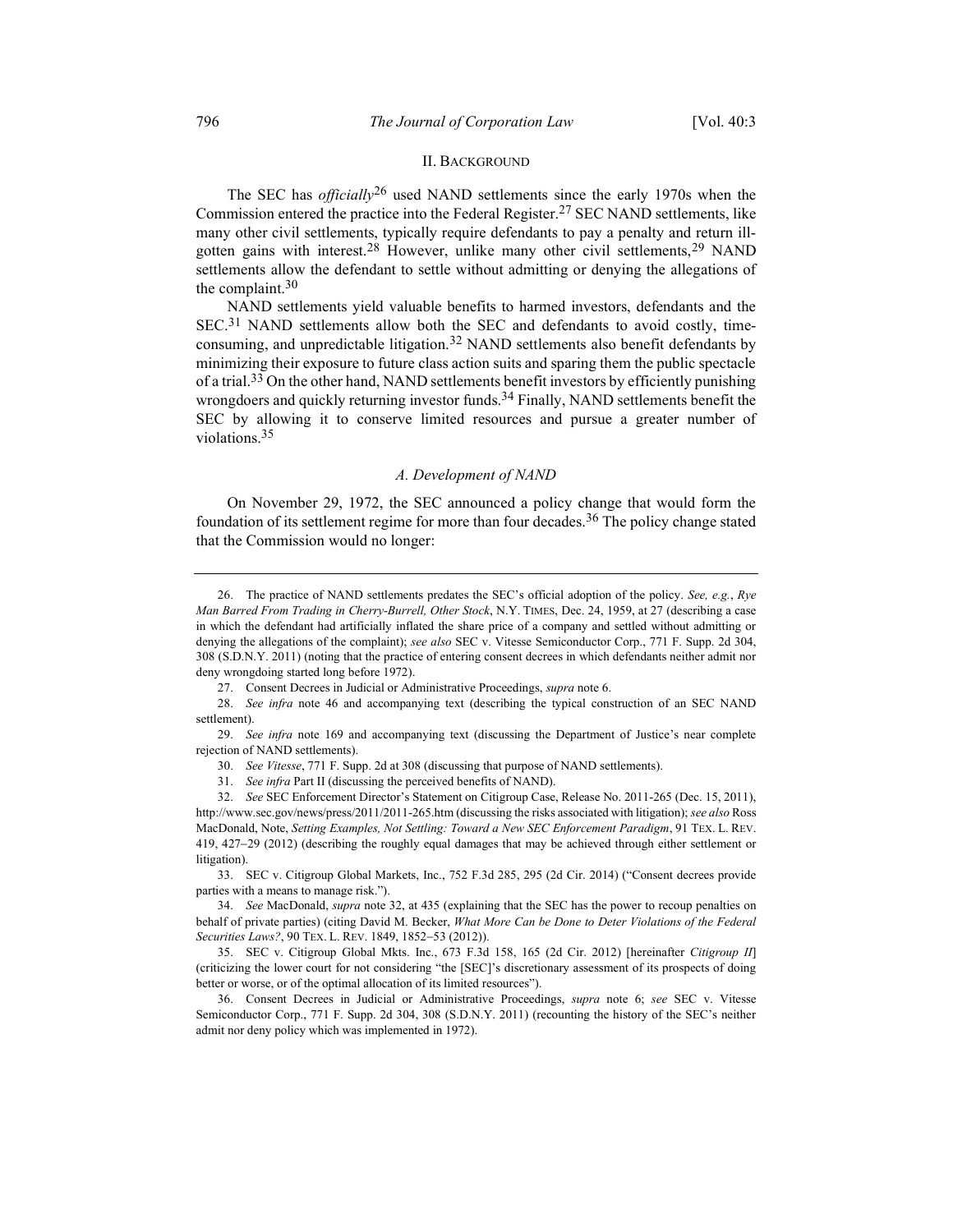[P]ermit a defendant or respondent to consent to a judgment or order that imposes a sanction while denying the allegations in the complaint . . . . In this regard, the Commission believes that a refusal to admit the allegations is equivalent to a denial, unless the defendant or respondent states that he neither admits nor denies the allegations.<sup>37</sup>

The settlement regime became known generally as "neither admit nor deny."

The Commission had settled cases on the basis of NAND long before 1972.<sup>38</sup> However, the SEC's pre-1972 settlement regime did not bar defendants from publicly declaring that they were innocent and settled only to avoid costly litigation.<sup>39</sup> Such postsettlement declarations of innocence made a mockery of the judicial process and embarrassed the SEC.<sup>40</sup>

The SEC made a critical change to correct this discrepancy. Beginning in 1972, the SEC took advantage of the court's injunctive powers and incorporated language into its proposed consent decrees which enjoined defendants from *publicly* denying, directly or indirectly, the allegations of the complaint.<sup>41</sup> The Commission would no longer allow defendants to remain silent in court while loudly proclaiming their innocence in public.<sup>42</sup> Under this revised framework, the parties were able to maintain most of the positive aspects of NAND, and the SEC achieved the face-saving benefit of muted $43$  post-settlement declarations of innocence from defendants.<sup>44</sup>

### B. Composition of NAND Settlements

NAND settlements are the SEC's most commonly used enforcement tool by an overwhelming margin. The SEC settled approximately 97% of the cases it brought in Fiscal

 <sup>37. 17</sup> C.F.R. § 202.5(e) (2008).

 <sup>38.</sup> See, e.g., Rye Man Barred From Trading in Cherry-Burrell, Other Stock, supra note 26 (describing a 1959 case in which the SEC settled with a defendant on the basis of NAND); see also, e.g., Terry Robards, Bank and Broker Accused by S.E.C.: National City and Merrill Lynch Agree to Put End to Investment Unit, N.Y. TIMES, Feb. 7, 1970, at 52 (describing a 1970 case in which the SEC settled with a defendant on the basis of NAND).

 <sup>39.</sup> See Vitesse, 771 F. Supp. 2d at 308 (describing the actions of defendants who settled with the SEC and then publicly deny any wrongdoing); see, e.g., Robards, supra note 38 (reporting a case in which Merrill Lynch settled with the SEC without admitting or denying the allegations of the complaint and where the defendants issued a press release stating: "We believe the [C]ommission's claims have no validity and we have denied them. However, in order to avoid lengthy litigation, we have agreed [to the terms of the settlement]").

<sup>40.</sup> See Vitesse, 771 F. Supp. 2d at 308–09 (describing the SEC's attempt to stop defendants from settling on the basis of NAND and then publicly denying any wrongdoing).

<sup>41.</sup> See id. (describing the SEC's use of court authority to enjoin defendants from post-settlement declarations of innocence). The terms of SEC consent decrees contain "an express prohibition against making 'any public statement denying, directly or indirectly, any allegation in the complaint or creating the impression that the Complaint is without factual basis." Joseph A. Grundfest Aff. [12, SEC v. Bank of America Corp., 653 F. Supp. 2d 507 (S.D.N.Y. 2009) (No. 09-CV-6829 JSR), 2009 WL 2912392.

 <sup>42.</sup> See William O. Reckler & Blake T. Denton, Understanding Recent Changes to the SEC's "Neither Admit nor Deny" Settlement Policy, THE CORPORATE GOVERNANCE ADVISOR, Mar./Apr. 2012, at 13 (describing the SEC's view of "silence" as an "implicit denial" of the allegations of the complaint).

<sup>43.</sup> See Vitesse, 771 F. Supp. 2d at 308 (noting that while defendants are enjoined from publicly denying the SEC's allegations, the defendant's "supporters" are under no such constraint).

<sup>44.</sup> See Robards, *supra* note 38 (describing a 1970 case where Merrill Lynch settled a case with the SEC and then publicly denied the allegations of the complaint).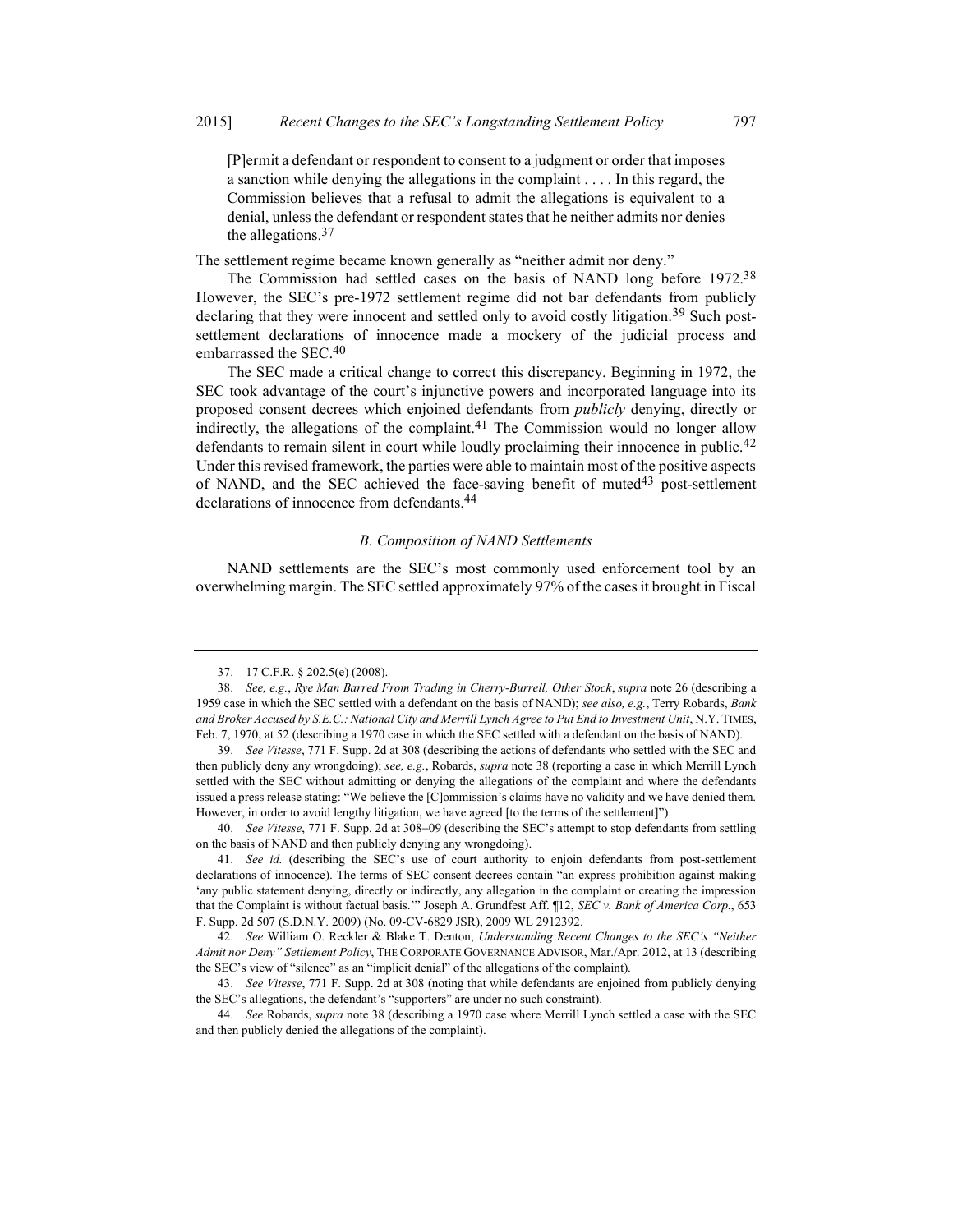Year 2012, compared to 91% in Fiscal Year 2011.45 The typical NAND consent decree consists of three parts: (1) a permanent injunction from violations of securities laws; (2) disgorgement of any gains the defendant(s) received from the alleged violation(s), with interest; and  $(3)$  a civil penalty.<sup>46</sup> After 1972, the SEC also attached a "formal written 'Consent' of the defendant" not to deny the allegations of the complaint.47

In a typical scenario, the SEC and defendant privately negotiate the provisions of the proposed consent decree before the SEC files the complaint.<sup>48</sup> In fact, the SEC often files the complaint and proposed consent decree on the same day.<sup>49</sup> The SEC lays out the facts of the alleged misconduct in the complaint and then tells the court what the agency believes is an appropriate remedy in the proposed consent decree.

Judges normally give considerable deference to the SEC, and approve proposed consent decrees with little scrutiny.<sup>50</sup> However, when an agency asks for injunctive relief, the court must apply additional scrutiny.<sup>51</sup> The court reviews the proposed consent decree to determine whether it is fair, reasonable, and serves the public interest.<sup>52</sup>

#### C. Why Does the SEC Use NAND Settlements?

It is no accident that NAND settlements are the most popular tool the SEC uses to resolve enforcement actions.<sup>53</sup> While consent decrees are undoubtedly the product of

48. See infra note 169 and accompanying text (describing Judge Rakoff's and other commentators' criticisms of the SEC's practice of negotiating consent decrees with defendants before the complaint is filed).

 49. See, e.g., SEC v. Citigroup Global Mkts. Inc., 827 F. Supp. 2d 328, 330 (S.D.N.Y. 2011) [hereinafter Citigroup I] (criticizing the SEC's practice of simultaneously filing the complaint and proposed consent decree); see also Coffee, supra note 3 ("Typically, on the same day, a complaint, an answer and a stipulation of settlement are filed in a federal district court . . . .").

 50. See Reckler & Denton, supra note 42, at 13–14 (discussing the role of judges in approving consent judgments); see also Coffee, supra note 3 (stating that courts normally "grant[] the requested injunction after only a cursory review").

 51. See Bank of America I, 653 F. Supp. 2d. at 508 (citing SEC v. Randolph, 736 F.2d 525, 529 (9th Cir. 1984) and SEC v. Wang, 944 F.2d 80, 85 (2d Cir. 1991)) ("When . . . a federal agency . . . seeks to prospectively invoke the Court's own contempt power by having the Court impose injunctive prohibitions against the defendant . . . the Court is . . . obliged to review the proposal a little more closely . . . .").

 52. See Citigroup III, 752 F.3d 285, 294 (2d Cir. 2014) (clarifying the standard of review for proposed consent judgments and rejecting the requirement that the consent decree be adequate).

53. See supra note 45 (examining the proportion of cases the SEC resolves through settlement).

 <sup>45.</sup> See U.S. SECURITIES & EXCHANGE COMMISSION, SELECT SEC AND MARKET DATA 2012, 3 (2012), available at http://www.sec.gov/about/secstats2012.pdf (reporting that the SEC brought 734 enforcement actions in FY 2012, compared to 735 in FY 2011); see also ELAINE BUCKBERG ET AL., NERA ECON. CONSULTING, SEC SETTLEMENT TRENDS:  $2H12$  UPDATE 1 (2013), available at http://www.nera.com/content/dam/nera/publications/archive2/PUB\_SEC\_Trends\_Update\_2H12\_0113\_final.pdf (reporting that the SEC settled 714 of the actions it brought in the fiscal year 2012, compared to 670 in in the fiscal year 2011).

 <sup>46.</sup> See, e.g., SEC v. Vitesse Semiconductor Corp., Litigation Release No. 22825 (Sept. 27, 2013), available at http://www.sec.gov/litigation/litreleases/2013/lr22825.htm (describing the consent decree in Vitesse); see also 15 U.S.C. § 77t(d) (2013) (outlining the SEC's three-tier system of civil penalties) [hereinafter Vitesse Litigation Release].

<sup>47.</sup> See Vitesse, 771 F. Supp. 2d at 309–10 (discussing the development of the SEC's policy disallowing defendants from publicly denying the allegations of the complaint). Depending on the nature of the alleged violation, the SEC's proposed consent decree may also temporarily or permanently bar the defendant from serving as an officer or director of a public company, or from practicing before the Commission as an attorney, accountant, stockbroker, or dealer. See, e.g., Vitesse Litigation Release (describing the Vitesse consent decree).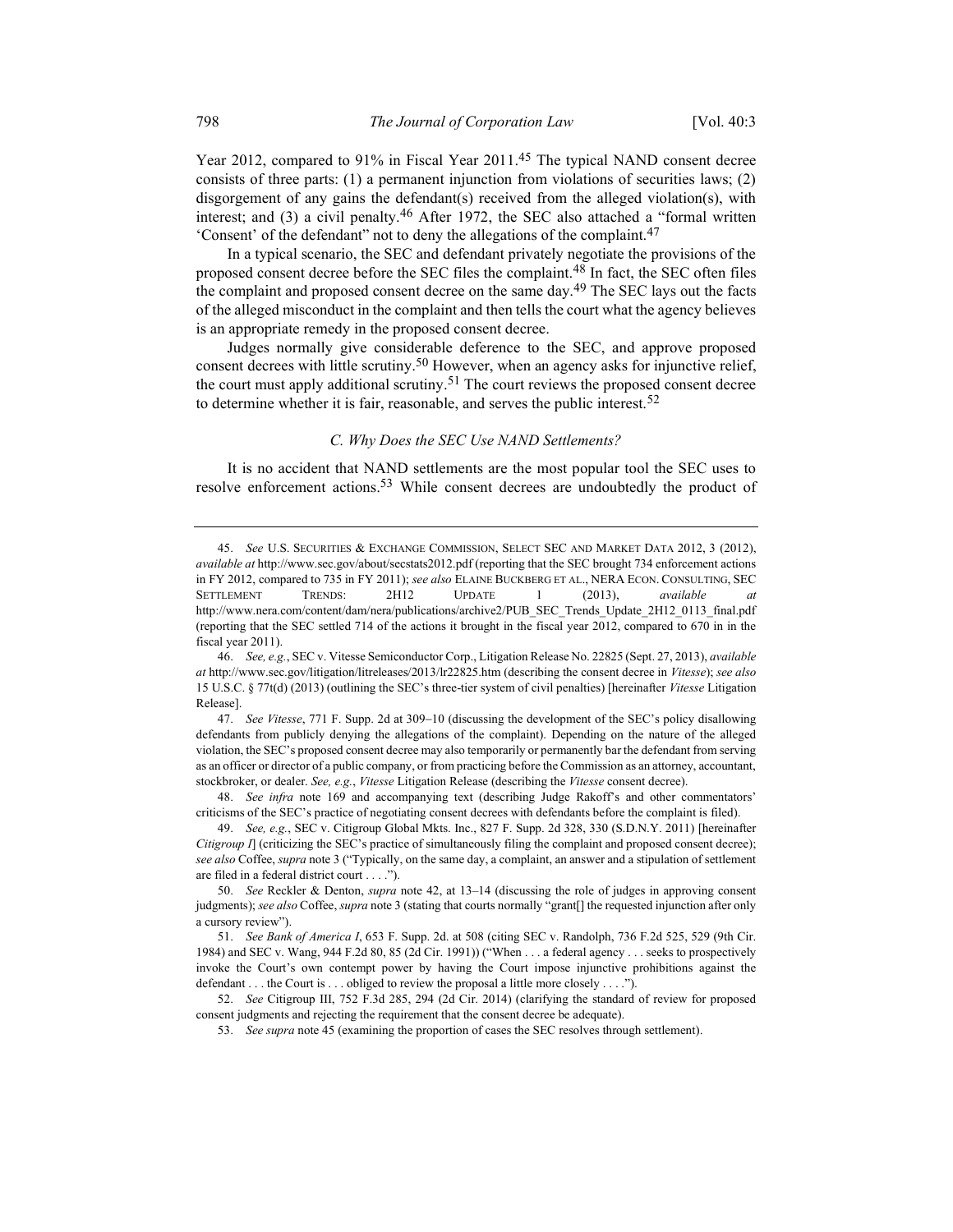lengthy investigations and tough negotiations, the mostly private nature of their creation makes them particularly attractive to both parties who are able to reach a relatively quick resolution to their dispute with little public scrutiny.<sup>54</sup> For the Commission, there are three overarching policy goals that form the foundation of NAND: (1) avoid litigation risk; (2) increase efficiency and conserve resources; and (3) deter future wrongdoing.<sup>55</sup>

#### 1. NAND Settlements Reduce Litigation Risk

Litigation involves a considerable amount of risk. For the SEC, NAND's principal goals are to resolve enforcement actions without the risk of going to trial and losing, or winning at trial and receiving a smaller amount than the SEC could have obtained through settlement.<sup>56</sup> If the Commission can achieve a reasonable outcome without exposing itself to the risk of losing at trial, the choice to settle often boils down to a simple cost-benefit analysis<sup>57</sup>—the balance overwhelmingly favors settlement.<sup>58</sup> Furthermore, injunctions allow the SEC to gain quick relief for future securities laws violations by the same offender without the labor and expense of engaging in new litigation.<sup>59</sup>

### 2. NAND Increases Efficiency and Conserves Resources

Litigation is expensive. Defendants who see costly litigation as the "best alternative to a negotiated agreement<sup> $60$ </sup> have a powerful incentive to cooperate. The Commission, together with a cooperative defendant, can resolve cases more quickly through settlement than litigation. For this reason, NAND settlements enable the SEC to return funds to investors more quickly.<sup>61</sup> Furthermore, relatively low-cost NAND settlements allow the SEC to apply its finite resources to a greater number of enforcement actions.  $62$ 

 <sup>54.</sup> Ghillaine A. Reid, An Uncertain Future for "Neither Admit nor Deny" Settlements, AMERICAN BAR ASSOCIATION (May 10, 2012), http://apps.americanbar.org/litigation/committees/securities/email/spring2012/ spring2012-0512-uncertain-future-neither-admit-nor-deny-settlements.html.

 <sup>55.</sup> Examining the Settlement Practices of U.S. Financial Regulators: Hearing Before the H. Comm. on Fin. Serv., 112th Cong. 75-76 (2012) (statement of Robert Khuzami, Director of the Division of Enforcement, U.S. Securities and Exchange Commission), available at http://financialservices.house.gov/uploadedfiles/112- 128.pdf (describing NAND's policy goals).

 <sup>56.</sup> SEC Enforcement Director's Statement on Citigroup Case, Release No. 2011-265 (Dec. 15, 2011), available at http://www.sec.gov/news/press/2011/2011-265.htm.

 <sup>57.</sup> See David M. Becker, What More can be Done to Deter Violations of the Federal Securities Laws?, 90 TEX. L. REV. 1849, 1852–53 (2012) (describing the sanctions the SEC recommends in settlement as being roughly equal to or more than what it expects to receive at trial); see also MacDonald, supra note 32, at 427 (describing the "equal damages" that may be achieved through either settlement or litigation).

 <sup>58.</sup> See supra note 45 (examining the percentage of cases the SEC resolves through settlement).

<sup>59.</sup> Howard Sklar, I Cannot Tell a Lie: I Neither Admit nor Deny I Chopped Down the Cherry Tree, FORBES (Jan. 4, 2012), http://www.forbes.com/sites/howardsklar/2012/01/04/i-cannot-tell-a-lie-i-neither-admit-nordeny-i-chopped-down-the-cherry-tree.

 <sup>60. &</sup>quot;Best Alternative to a Negotiated Agreement or BATNA is the course of action that will be taken by a party if the current negotiations fail and an agreement cannot be reached." Best Alternative to a Negotiated Agreement, WIKIPEDIA, http://en.wikipedia.org/wiki/Best alternative to a negotiated agreement (last visited Mar. 27, 2015).

 <sup>61.</sup> Jaclyn Jaeger, SEC's New 'Fess Up' Policy Comes with Legal Consequences, COMPLIANCE WEEK (Sept. 2013)..

 <sup>62.</sup> Id.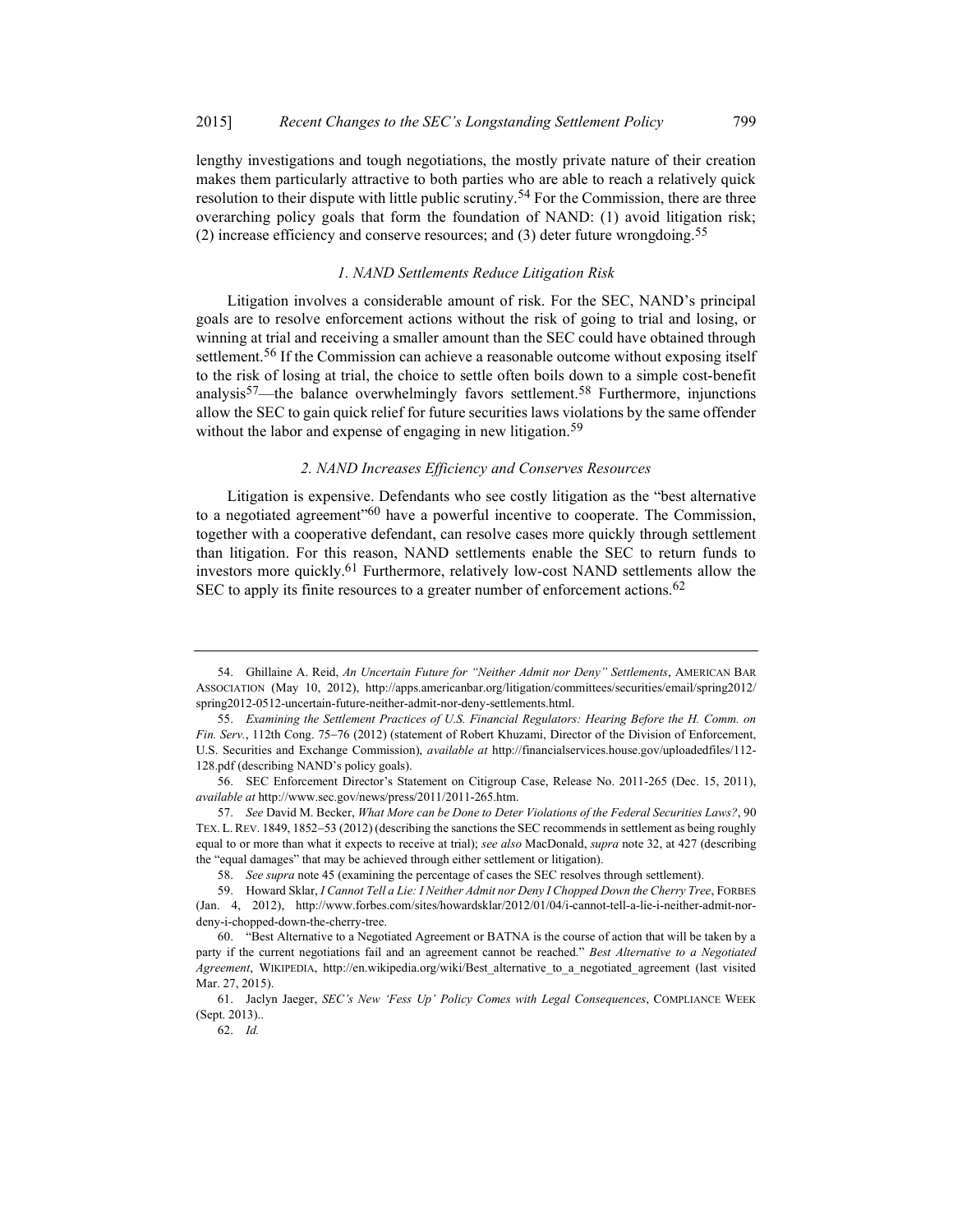#### 3. NAND Deters Future Wrongdoing

Deterrence is one of the primary objectives of SEC enforcement actions. The SEC uses NAND settlements to deter future misconduct in at least three ways: (1) by imposing "appropriate sanctions"; $63$  (2) by barring defendants from engaging in actions that "place investors at risk";64 and (3) by "achieving corporate reform and other relief calculated to prevent future violations."<sup>65</sup> Deterrence of wrongdoing is an important goal for the SEC and one of the basic aims of NAND settlements.

#### III. ANALYSIS

Since its inception, many have criticized the SEC's NAND policy.66 However, until recently, the critics were unable to garner enough public support to force a change.<sup>67</sup> The Financial Crisis, coupled with widespread scrutiny from courts, politicians, and the public, put pronounced pressure on the SEC to revise its NAND policy.<sup>68</sup>

# A. Pressure to Change NAND

The Financial Crisis put great pressure on the SEC to reform its enforcement regime. Critics often cite deregulation,  $69$  Wall Street's focus on short-term gains,  $70$  and widespread fraud<sup>71</sup> as the root causes of the Financial Crisis. Ultimately, these explanations are too

 <sup>63.</sup> Id.

 <sup>64.</sup> Id.

 <sup>65.</sup> Id.; see, e.g., supra note 47 (describing the SEC's use of NAND settlements to bar defendants from engaging in certain activities in the future).

 <sup>66.</sup> See Michael C. Jensen, Light Penalty for White-Collar Crime: Problem of Privilege Underlined in Four Seasons, N.Y. TIMES, Jan. 22, 1973, at 37 (lamenting several cases where the SEC gave defendants very minimal punishment for securities violations on the basis of neither admit nor deny); see also Examining Settlement Practices of U.S. Financial Regulators Before the H. Comm. on Fin. Serv., 112th Cong. 2 (2012) (testimony of Bill Galvin, Secretary of the Commonwealth and Chief Securities Regulator of Massachusetts), available at http://financialservices.house.gov/uploadedfiles/hhrg-112-ba00-wstate-wgalvin-20120517.pdf (testifying that he warned Congress in 2003 that: "too often the guilty neither admit or deny any wrongdoing and routinely promise not to cheat again until they can come up with a more clever method to do what they just said they would not do again"; and stating that neither admit nor deny settlements allow wrongdoers to avoid "basic culpability").

 <sup>67.</sup> See Stewart, supra note 4 (describing the changes to the SEC's NAND policy).

 <sup>68.</sup> Infra Part III.A.

 <sup>69.</sup> See Stephen Labaton, S.E.C. Concedes Oversight Flaws Fueled Collapse, N.Y. TIMES, Sept. 27, 2008, at A1 (describing comments made by then SEC Chairman Christopher Cox conceding that flawed oversight contributed the collapse of Bear Sterns and the Financial Crisis); see also John C. Coffee, Jr. & Hillary A. Sale, Redesigning the SEC: Does the Treasury Have a Better Idea?, 95 VA. L. REV. 707, 737 (2012) (describing the SEC's attempt to regulate the big investment banks through the CSE program as a way to compensate for Congress' efforts to deregulate).

 <sup>70.</sup> See THE FINANCIAL CRISIS INQUIRY COMMISSION, THE FINANCIAL CRISIS INQUIRY REPORT: FINAL REPORT OF THE NATIONAL COMMISSION ON THE CAUSES OF THE FINANCIAL AND ECONOMIC CRISIS IN THE UNITED STATES 64 (2011) *available at* http://fcic-static.law.stanford.edu/cdn media/fcicreports/fcic final report full.pdf [hereinafter FINANCIAL CRISIS REPORT] ("The crisis has shown that most financial-institution compensation systems were not properly linked to risk management. Formula-driven compensation allows high short-term profits to be translated into generous bonus payments, without regard to any longer-term risks.").

 <sup>71.</sup> See Suzanne McGee, 5 Years After the Crisis: Blame Washington or Wall Street?, THE FISCAL TIMES (Sept. 16, 2013), http://www.thefiscaltimes.com/Columns/2013/09/16/5-Years-After-Crisis-Blame-Washington-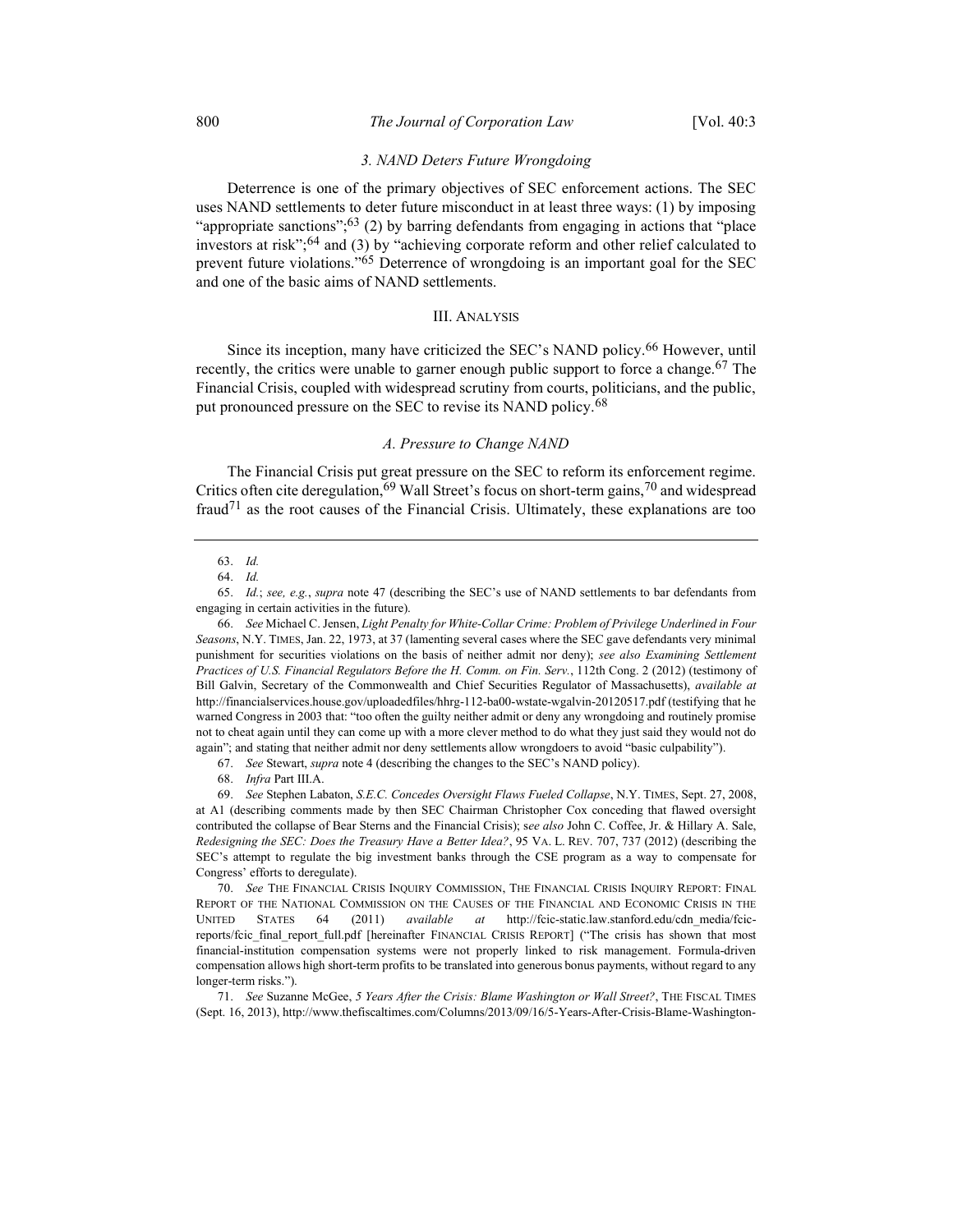Wall Street-centric and fail to recognize the broad range of forces that contributed to the Financial Crisis—including lax mortgage lending standards and credit rating agency failures.<sup>72</sup> However, the fact that the collapse of Bear Sterns (an SEC-regulated entity) sparked the Financial Crisis<sup>73</sup> led many public officials,<sup>74</sup> as well as the media,<sup>75</sup> to blame the SEC.

One of the reasons for the sudden collapse of Bear Stearns was the SEC's flawed Consolidated Supervised Entity (CSE) Program.76 The CSE Program was an effort by the Commission to better regulate large investment banks.<sup>77</sup> Unfortunately, an unintended consequence of the CSE Program was that it allowed the big investment banks to circumvent the SEC's longstanding "net capital rule," which sets fixed limits on debt-toequity ratios of broker-dealers.<sup>78</sup> As a result, all five Wall Street investment banks—Bear Sterns, Goldman Sachs, Lehman Brothers, Morgan Stanley, and Merrill Lynch—sharply increased their debt-to-equity ratios after they entered the CSE Program.<sup>79</sup>

or-Wall-Street#sthash.PfJHEAkG.dpuf (describing Wall Street's role in packaging sub-prime mortgages into collateralized debt obligations which were then sold as "investment grade securities" in hopes that when the truth was discovered and the investments collapsed, Wall Street would not be the one holding the bad paper); see, e.g., SEC v. Citigroup Global Mkts. Inc., 827 F. Supp. 2d 328, 329-30 (S.D.N.Y. 2011) (describing the SEC's allegation that Citigroup had created a fund which was loaded with risky assets, took a short position in the fund's underlying assets, and then defrauded investors by misrepresenting that the fund contained high-quality assets).

<sup>72.</sup> See Coffee & Sale, *supra* note 69, at  $731-49$  (emphasizing the broad range of flawed regulations—or lack thereof—that led to the Financial Crisis); see generally FINANCIAL CRISIS REPORT, supra note 70 (surveying the range of problems that contributed to the Financial Crisis).

 <sup>73.</sup> See Alan Greenspan, Never Saw It Coming: Why the Financial Crisis Took Economists by Surprise, FOREIGN AFFAIRS (Nov./Dec. 2013) available at http://www.foreignaffairs.com/articles/140161/alangreenspan/never-saw-it-coming (describing the fall of Bear Sterns as the beginning of what became "possibly the greatest financial crisis in history").

 <sup>74.</sup> See SEC. & EXCH. COMM'N, OFFICE OF INSPECTOR GEN., REPORT NO. 446-A, SEC'S OVERSIGHT OF BEAR STERNS AND RELATED ENTITIES: THE CONSOLIDATED SUPERVISED ENTITY PROGRAM viii (2008), available at http://www.sec.gov/about/oig/Audit/2008/446-a.pdf [hereinafter SEC IG REPORT] ("[U]nder the Commission['s] . . . watch, Bear Stearns suffered significant financial weaknesses and the [Federal Bank of New York] needed to intervene during the week of March 10, 2008, to prevent significant harm to the broader financial system.").

 <sup>75.</sup> See Joe Nocera, Hoping a Hail Mary Pass Connects, N.Y. TIMES, Sept. 19, 2008, at C1 (discussing the SEC's failure to take swift action to reign in the proliferation of junk mortgage backed securities following the demise of Bear Stearns and the SEC's possible complicity in the crisis in adopting regulations that allowed investment banks to be so highly leveraged); see, e.g., Labaton, supra note 69 (describing the failed CSE program which allowed the large investment banks to escape the net capital rule and take on very high leverage).

 <sup>76.</sup> See SEC. & EXCH. COMM'N, EXCHANGE ACT RELEASE NO. 34-49830, FINAL RULE: ALTERNATIVE NET CAPITAL REQUIREMENTS FOR BROKER-DEALERS THAT ARE PART OF CONSOLIDATED SUPERVISED ENTITIES (2004), http://www.sec.gov/rules/final/34-49830.htm (implementing Consolidated Supervised Entities (CSE), which allowed more lax capital requirements for certain broker-dealers).

<sup>77.</sup> See Coffee & Sale, supra note 69, at 737 (describing the SEC's attempt to regulate the big investment banks through the CSE program as a way to compensate for Congress's efforts to deregulate).

 <sup>78.</sup> See 17 C.F.R. § 240.15c3-1 (2013) (placing fixed leverage limits on broker-dealers); see also Nicholas Lehmann, *Street Cop*, THE NEW YORKER (Nov. 11, 2013), http://www.newyorker.com/reporting/2013/11/11/131111fa\_fact\_lemann?currentPage=all (describing the SEC's lax regulatory conditions that allowed big banks to take on more debt).

 <sup>79.</sup> See SEC IG REPORT, supra note 74, at 120 (providing a chart that shows the large increase in debt-toequity ratios of the five big investment banks between 2006 and 2008).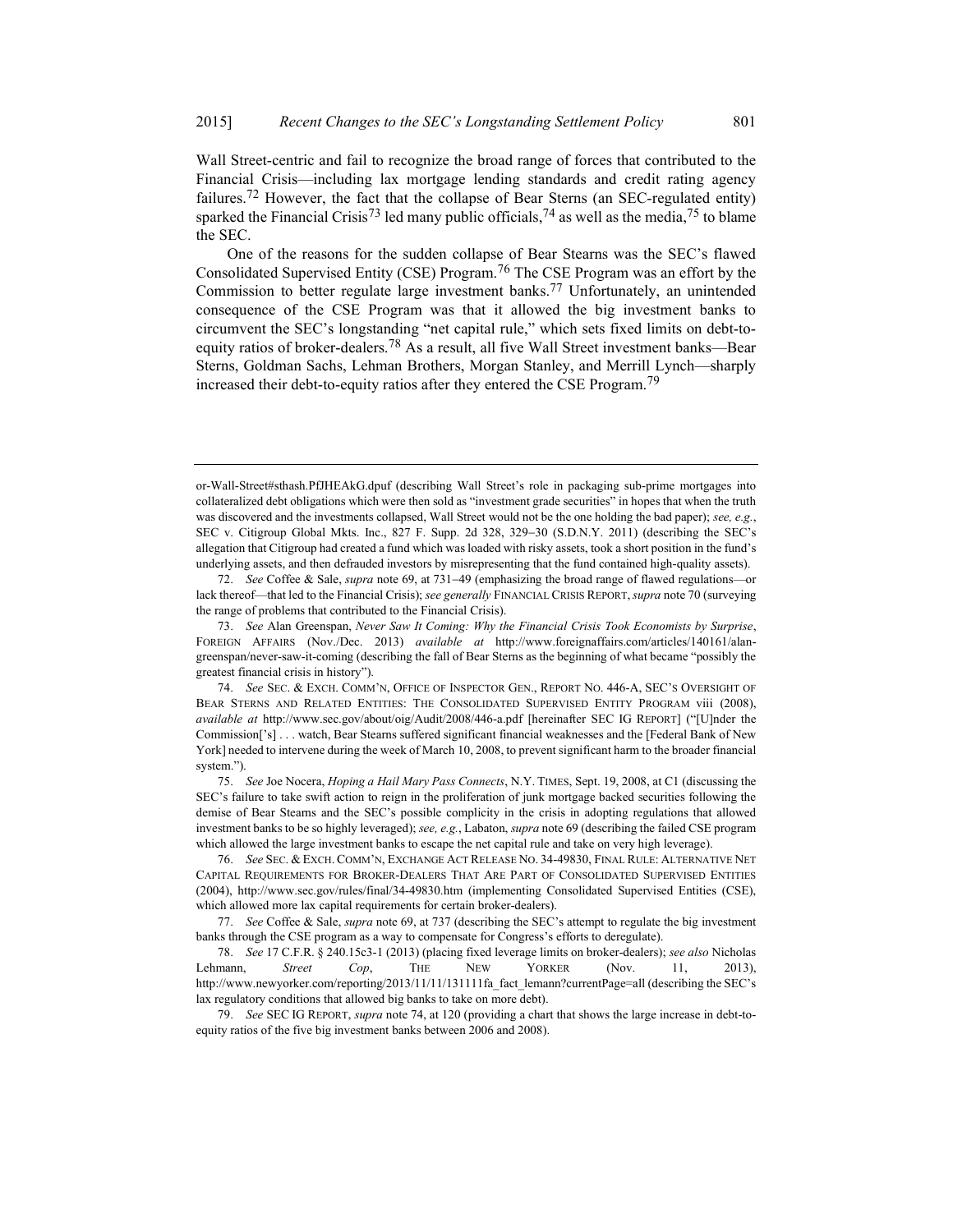High leverage, coupled with risky investments in complex securities, put the big banks in a precarious position, where even modest losses would put them in jeopardy.<sup>80</sup> Bear Sterns was leveraged at 33-to-1 when the markets began to decline in late  $2007<sup>81</sup>$  By March 2008, Bear Sterns faced a liquidity crisis and was on the verge of bankruptcy.82 In May 2008, JPMorgan purchased Bear Sterns, and Bear Sterns ceased to exist.<sup>83</sup> The sudden collapse of Bear Sterns sent shockwaves through the markets, lending slowed to a crawl, asset prices rapidly declined, and the Financial Crisis began.<sup>84</sup>

NAND settlements added insult to injury. The consequences for many malefactors if the SEC prosecuted them at all—were relatively small civil penalties,  $85$  disgorgement of ill-gotten gains, and an opaque settlement proceeding in which the wrongdoers neither admitted nor denied the SEC's allegations.<sup>86</sup> Furthermore, there was no guarantee the victims would receive the money the SEC recovered from defendants.<sup>87</sup>

The unsavory combination of economic distress, decreasing asset values, seemingly lax regulation, and poor accountability justifiably exposed the SEC and NAND to intense criticism. As noted, some of the most scathing criticism came from the courts—most notably from Judge Rakoff.<sup>88</sup> Many see Judge Rakoff's rejection of the SEC's proposed consent decree in *Citigroup*  $I^{89}$  as the watershed moment for the Commission's most recent change to its NAND policy.<sup>90</sup>

#### 1. Court Scrutiny of NAND Settlements

Among all of NAND's critics, court scrutiny has arguably played the most significant role in motivating the SEC to change its NAND policy. Judge Rakoff's denial of the SEC's proposed consent judgment in *Citigroup*  $I^{91}$  has been the most influential. Although the

 86. See Citigroup I, 827 F. Supp. 2d at 332 (noting the failure of the SEC to provide the public or the court with adequate information about the facts of the underlying dispute in its proposed consent decree).

87. See id. at 333-34 (noting that the language of the consent decree stated that the SEC "may" return investor funds to victims).

88. See supra Part I and infra Part III.A.1. (describing in greater detail Judge Rakoff's controversial decisions regarding SEC NAND settlements).

89. Citigroup I, 827 F. Supp. 2d at 332.

90. See infra Part III (describing the SEC's recent changes to its NAND settlement policy); see also Gregory J. Wallance, The SEC's New 'Admit Liability' Policy Will Hurt Everyone Except Plaintiff Lawyers, FORBES (July 3, 2013, 11:18 AM), http://www.forbes.com/sites/forbesleadershipforum/2013/07/03/the-secs-new-admitliability-policy-will-hurt-everyone-except-plaintiff-lawyers/ (discussing the SEC's decision to change its NAND policy and how it was heavily influenced by Judge Rakoff's ruling in Citigroup I). But see Stewart, supra note 4 (describing Chairwoman White's claim that Judge Rakoff's comments did not precipitate the SEC's change to NAND).

91. *Citigroup I*, 827 F. Supp. 2d at 332.

<sup>80.</sup> See id. at ix (describing the high leverage and heavy concentration of mortgage-backed securities at Bear Sterns as being strong factors to its collapse).

 <sup>81.</sup> Id. at 19.

 <sup>82.</sup> Id. at 10.

 <sup>83.</sup> Id. at 6.

<sup>84.</sup> See generally FINANCIAL CRISIS REPORT, supra note 70 (describing the consequences of the Financial Crisis).

 <sup>85.</sup> See, e.g., Citigroup I, 827 F. Supp. 2d 328, 329–30 (S.D.N.Y. 2011) (noting that investors had been defrauded out of approximately \$700 million, and the combined civil penalty and fines proposed by the SEC totaled only \$285 million).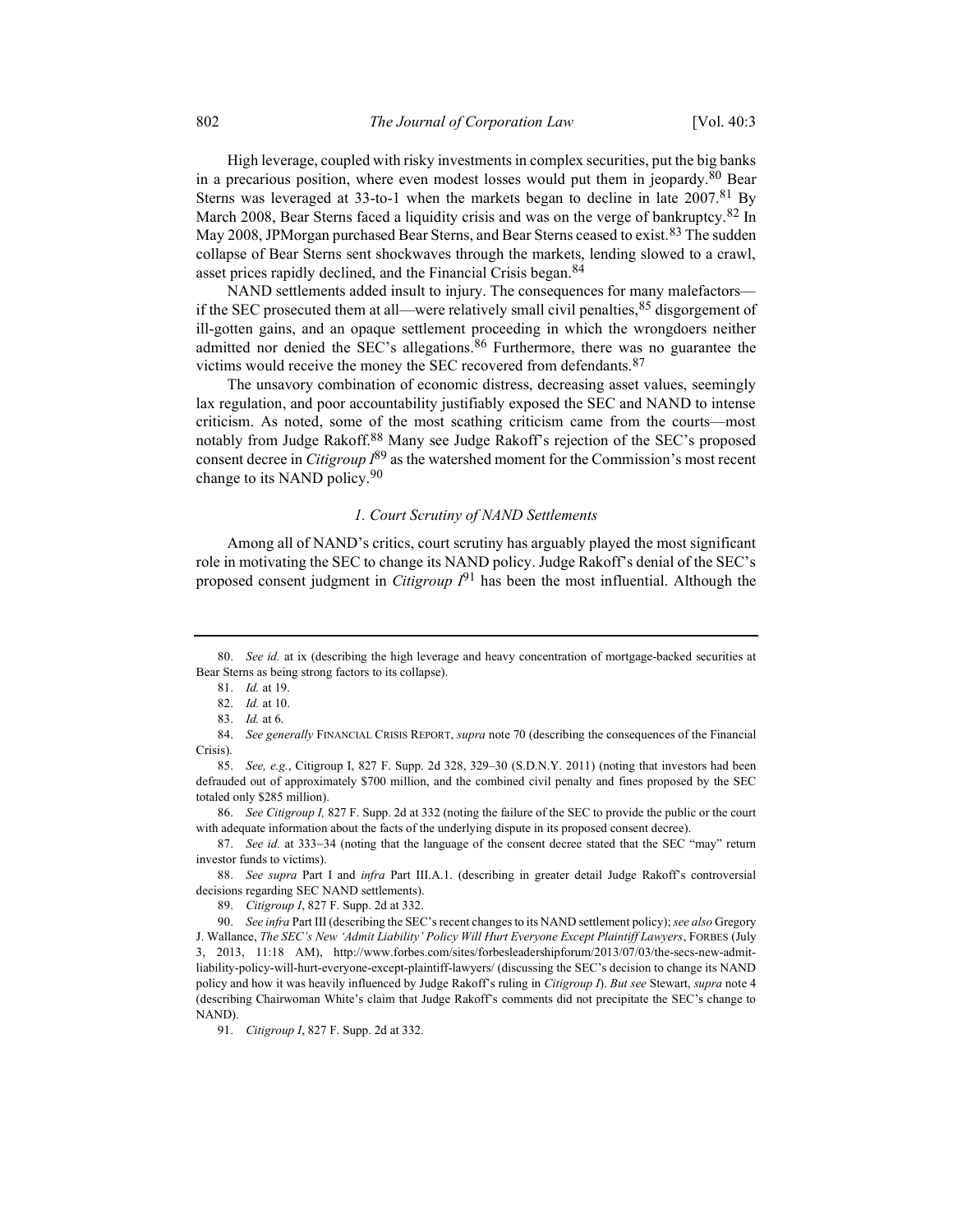Second Circuit thoroughly rebuked Judge Rakoff's Citigroup I decision,  $92$  Judge Rakoff's forceful critique of NAND settlements galvanized opposition to NAND, and many see it as the driving factor in the SEC's decision to change its NAND policy.<sup>93</sup>

# a. SEC v. Vitesse<sup>94</sup>-Rakoff Takes Direct Aim at NAND

By the time Judge Rakoff issued his decision in Vitesse, he had already warned the SEC that he would not be a rubber stamp for its proposed consent decrees in Bank of America I and II.<sup>95</sup> In Vitesse, the SEC alleged that Vitesse Semiconductor Corporation (Vitesse) and four of its officers and directors  $96$  "engaged in fraudulent revenue recognition practices and stock options backdatings $97$  that were concealed from its shareholders and the public."<sup>98</sup> The SEC's proposed consent judgment required Vitesse to pay a \$3 million penalty and imposed an injunction on the defendants, barring them from future violations of various securities laws and regulations.99

Judge Rakoff reluctantly approved the SEC's proposed consent decree, but in dicta he expressed skepticism that the court would approve future NAND settlements.<sup>100</sup> The SEC's saving grace in *Vitesse* was the fact that two of the individual defendants pled guilty to charges of fraud in a parallel criminal proceeding and were cooperating with the government in criminal and civil actions against the remaining defendants.<sup>101</sup> Judge Rakoff recognized that an admission in Vitesse would be superfluous because the "public [was] not left to speculate about the truth of the essential charges."<sup>102</sup> Despite Judge Rakoff's approval, he questioned whether NAND settlements were "so unreasonable or contrary to the public interest as to warrant disapproval  $\dots$ <sup>103</sup> He again reproved the

103. Id.

<sup>92.</sup> Citigroup II, 673 F.3d 158, 163-66 (2d Cir. 2012); Citigroup III, 752 F.3d 285, 298 (2d Cir. 2014); see Thomas A. Zaccaro et al., SEC's Guilt Admission Policy May Bring Pricey Trials, LAW360 (July 3, 2013, 1:40 PM), www.law360.com/articles/454587/sec-s-guilt-admission-policy-may-bring-pricey-trials (access required) (noting that the Second Circuit expressed skepticism of Judge Rakoff's view that NAND settlements do not serve the public interest).

 <sup>93.</sup> See Coffee, supra note 3 (noting that "[Judge] Rakoff has effectively won the war, even if he loses the ... battle" because the SEC has capitulated by changing NAND). But see Stewart, supra note 4 (describing Chairwoman White's claim that Judge Rakoff's comments did not precipitate the SEC's change to NAND).

 <sup>94.</sup> SEC v. Vitesse Semiconductor Corp., 771 F. Supp. 2d 304 (S.D.N.Y. 2011).

See supra Part I (discussing the Bank of America I and II cases).

 <sup>96.</sup> See Vitesse, 771 F. Supp. 2d at 306 (naming the four individual defendants: co-founder and CEO, Louis Tomasetta; CFO and Executive Vice President, Eugene Hovanec; Controller and CFO, Yatin Mody; and Manager/Director of Finance, Nichol Kaplan).

<sup>97.</sup> See generally Jesse M. Fried, Option Backdating and Its Implications, 65 WASH. & LEE L. REV. 853 (2008) (providing a very good overview and discussion of stock options backdating and their implications).

 <sup>98.</sup> Vitesse, 771 F. Supp. 2d at 305.

 <sup>99.</sup> Id. at 307.

<sup>100.</sup> See id. at 310 ("Under these unusual circumstances—but reserving for the future substantial questions of whether the Court can approve other settlements that involve the practice of 'neither admitting nor denying' the Court approves the proposed Consent Judgment.").

<sup>101.</sup> Id. at 307–08. Additionally, Vitesse had already given \$2.4 million in stock to the California class action settlement fund. Id.

 <sup>102.</sup> Vitesse, 771 F. Supp. 2d at 310.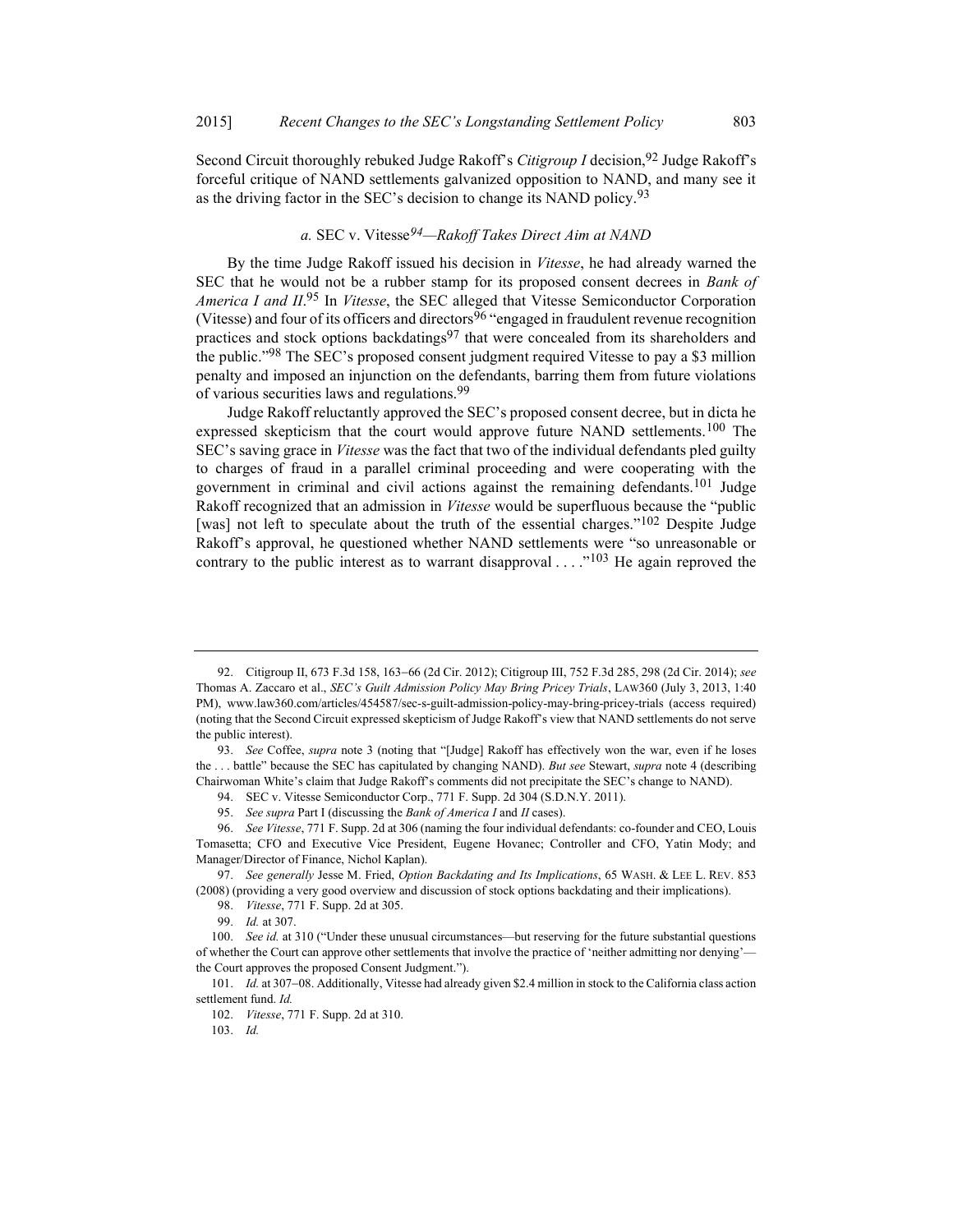SEC for its apparent view of the court as a "rubber stamp,"<sup>104</sup> and left the door open as to whether the court would approve future NAND settlements.<sup>105</sup>

# b. SEC v. Citigroup<sup>106</sup>—Rakoff Opens Fire on NAND

Prior to Judge Rakoff's decision in *Citigroup I*, he had openly criticized the SEC's NAND policy but eventually approved the SEC's proposed consent decrees.<sup>107</sup> In this landmark decision, Judge Rakoff denied the SEC's proposed consent decree, primarily because he did not believe the settlement was in the public interest.<sup>108</sup> This case was a huge blow to the SEC, which was accustomed to minimal judicial scrutiny.

In Citigroup I, the SEC alleged that Citigroup Global Markets, Inc. (Citi) misled investors by marketing a synthetic collateralized debt obligation known as "Class V Funding III" (Fund) as an investment product comprised of one billion dollars in high quality assets.<sup>109</sup> The SEC alleged that Citi intentionally loaded the Fund with questionable assets, sold the Fund to "misinformed investors,"<sup>110</sup> and took a short position in the underlying assets.<sup>111</sup> The proposed consent decree required Citi to repay \$160 million in ill-gotten gains, plus \$30 million in interest, and imposed a civil penalty of \$95 million.<sup>112</sup>

Judge Rakoff cited a number of specific reasons for his denial of the SEC's proposed consent decree. First, the SEC had only charged Citi with violations of Sections 17(a)(2) and (3) of the Securities Act,  $113$  which only require a showing of negligence. Additionally, violations of Sections  $17(a)(2)$  and  $(3)$  do not grant a private right of action, making it more difficult for future private litigants to use the consent decree at trial.<sup>114</sup> Second, Judge Rakoff again criticized what he perceived as the SEC's use of the court as a rubber stamp for its NAND settlements.115 Judge Rakoff opined that without sufficient knowledge of the facts to support the proposed settlement, the court is merely a "handmaiden," blindly carrying the SEC's water.  $116$ 

<sup>104.</sup> See id. at 306 (highlighting the fact that the SEC filed the complaint and proposed consent judgment on the same day and offered inadequate explanation as to why the court should grant approval).

 <sup>105.</sup> Id. at 310.

 <sup>106.</sup> Citigroup I,,827 F. Supp. 2d 328 (S.D.N.Y. 2011).

 <sup>107.</sup> See supra Part I and Part III.A.1.a (discussing the Bank of America cases and Vitesse).

<sup>108.</sup> *Citigroup I*, 827 F. Supp. 2d at 331–33.

 <sup>109.</sup> See generally Complaint at 3, U.S. Sec. Exch. Comm. v. Citigroup Global Mkts., Inc., 827 F. Supp. 2d 328 (S.D.N.Y. 2011) (No. 11 Civ. 7387), 2011 WL 496843 [hereinafter Complaint] (describing the details of Citigroup Global Markets, Inc.'s alleged misconduct).

 <sup>110.</sup> Citigroup I, 827 F. Supp. 2d at 329.

 <sup>111.</sup> See generally supra note 109 (describing the details of Citigroup Global Market, Inc.'s alleged misconduct).

 <sup>112.</sup> Citigroup I, 827 F. Supp. 2d at 330.

 <sup>113. 15</sup> U.S.C. § 77g(a)(2)(3) (2012).

 <sup>114.</sup> Citigroup I, 827 F. Supp. 2d at 334; see Ernst & Ernst v. Hochfelder, 425 U.S. 185, 210 (1976) (holding that the judicially created private right of action under rule 10b-5 of the Securities Exchange Act of 1934 cannot be extended to cases where wrongdoing is based on negligence); see also Finkel v. Stratton Corp., 962 F.2d 169, 17475 (2d Cir. 1992) (holding that there is no implied private right of action under section 17 of the Securities Act of 1933).

 <sup>115.</sup> See Citigroup I, 827 F. Supp. 2d at 332 (repeating the rubber stamp criticism Judge Rakoff had expressed in Vitesse); see also supra note 104 and accompanying text.

 <sup>116.</sup> Citigroup I, 827 F. Supp. 2d at 332.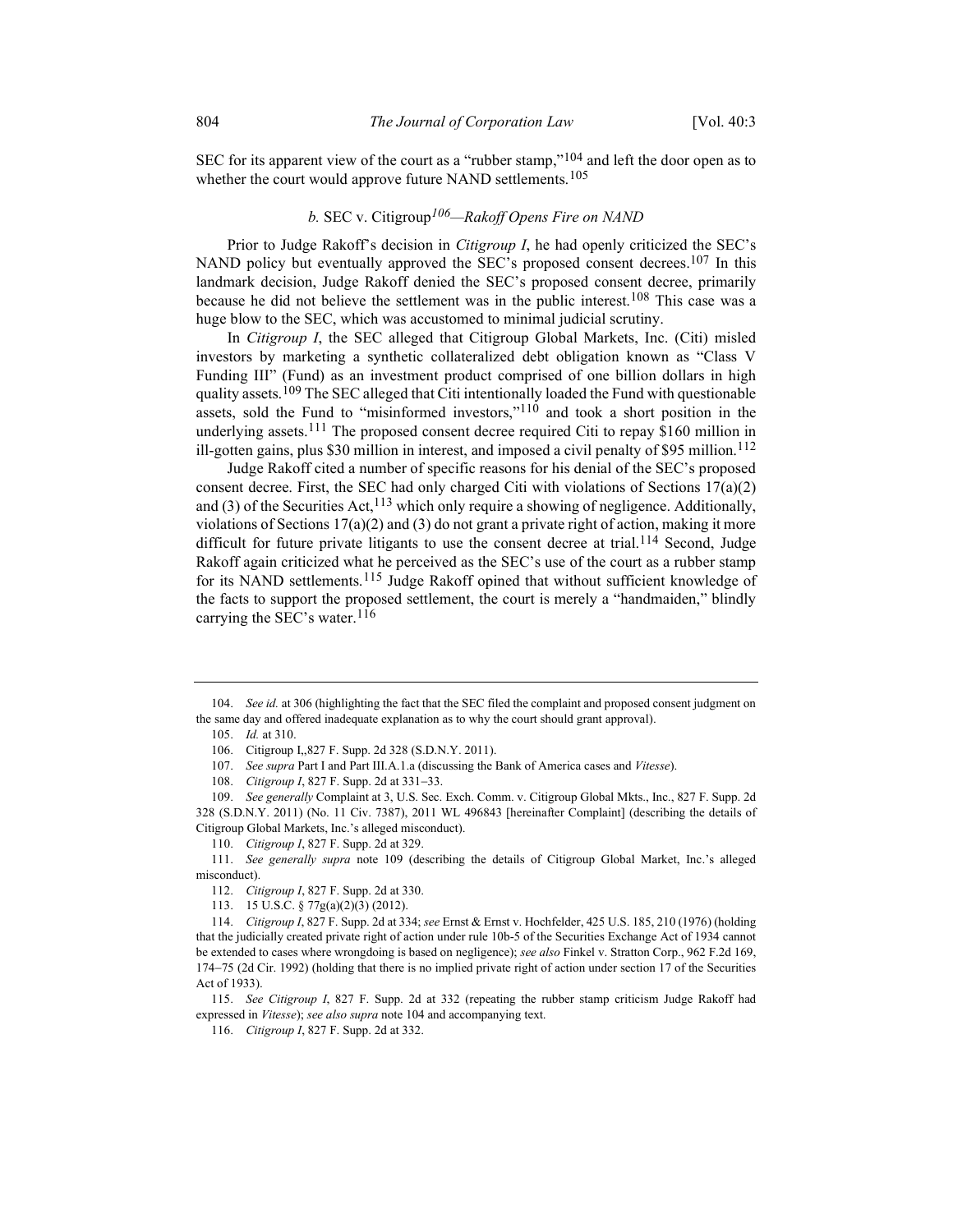Third, Judge Rakoff highlighted the large imbalance between the harm Citi caused investors and the relatively small civil penalty levied by the Commission.117 Investors lost approximately \$700 million in the alleged fraud, the proposed civil penalty was just \$95 million, and Citi would pay a total of just \$285 million in fines, interest and penalties.118 He pointed out that even if the SEC receives \$285 million from Citi, the consent decree does not compel the SEC to return the money to investors.<sup>119</sup> Finally, he stated that corporate defendants view such settlements as a mere "cost of doing business imposed by having to maintain a working relationship with a regulatory agency." $120$ 

#### c. Other Courts Target NAND Settlements

Judge Rakoff's Citigroup I holding resonated with other courts. In SEC v. Koss Corp., citing Judge Rakoff's decision in *Citigroup I*, the court refused to approve a proposed settlement because the court lacked sufficient information to establish a "factual predicate for why . . . the proposed final judgments are fair, reasonable, adequate, and in the public interest."<sup>121</sup> The court ultimately approved the settlement, but only after the SEC filed a brief explaining why the settlement was appropriate.<sup>122</sup>

In CR Intrinsic Investors,  $123$  the court conditionally approved a NAND settlement involving insider-trading.<sup>124</sup> The court held that approval would become final if the Second Circuit found that judges must accept consent decrees containing NAND clauses.125 Other courts have also questioned NAND settlements,  $126$  including one non-SEC case involving the Federal Trade Commission.127

 121. Order in SEC v. Koss Corp., No. 11 Civ. 991 (E.D. Wis. Dec. 20, 2011), available at http://www.fedseclaw.com/files/2013/10/2011-12-20-Letter-Order-from-Court.pdf.

122. Id.

 123. SEC v. CR Intrinsic Investors, LLC, No. 12 Civ. 8466 (VM), 203 U.S. Dist. LEXIS 55165, at \*37–38 (S.D.N.Y. Apr. 15, 2013).

 124. Id. The court found it peculiar that the defendant was willing to settle for \$602 million when litigation would only cost approximately one million dollars. Id. at \*13-14. The court suggested that the disparity in the amount of the consent decree and the cost of litigation was a signal that the defendants may be culpable, in which case a NAND settlement is inappropriate. Id.

125. Id. at \*12.

<sup>117.</sup> *Id.* at 329-30.

 <sup>118.</sup> Id.

<sup>119.</sup> See id. at 333-34 (citing the language of the consent decree that the SEC "may" return money to defrauded investors).

<sup>120.</sup> See Id. (describing the cozy relationship between big banks and the SEC).

 <sup>126.</sup> See, e.g., Order in SEC v. Bridge Premium Fin., LLC, 1:12-cv-02131-JLK-BNB (D. Colo. Jan. 17, 2013) (calling on the defendant to either "admit the allegation or go to trial," but finally approving the settlement after several of the defendants admitted allegations), rev'd on recons., Civil Action No. 1:12-cv-02131-JLK-BNB (D. Colo. Mar. 11, 2013); see also SEC v. Citigroup, Inc., No. 10-cv-1277 (ESH) (D.D.C. Aug. 17, 2010), available at http://www.thecorporatecounsel.net/nonMember/08\_10\_CitiHuvelle.pdf (calling into question the substance of the proposed consent decree and ordering the SEC to answer a list of questions).

 <sup>127.</sup> See FTC v. Circa Direct LLC, Civil No. 11–2172 RMB/AMD, 2012 WL 589560, at \*3–7 (D.N.J. Feb. 22, 2012) (citing Judge Rakoff's decision in *Citigroup I*, the court denied a proposed settlement by the FTC because it did not have enough facts to determine if the settlement was fair, adequate and in the public interest and ordered the parties to present additional facts that would support a settlement if the defendant had not admitted any wrongdoing); see also FTC v. Circa Direct LLC, Civil No. 11–2172 RMB/AMD, 2012 WL 2178705, at \*3– 7 (D.N.J. June 13, 2012) (citing Judge Rakoff again, the court was not satisfied with the answers the FTC provided to the court's previous request in Circa Direct, 2012 WL 589560 and ordered the FTC to submit further information).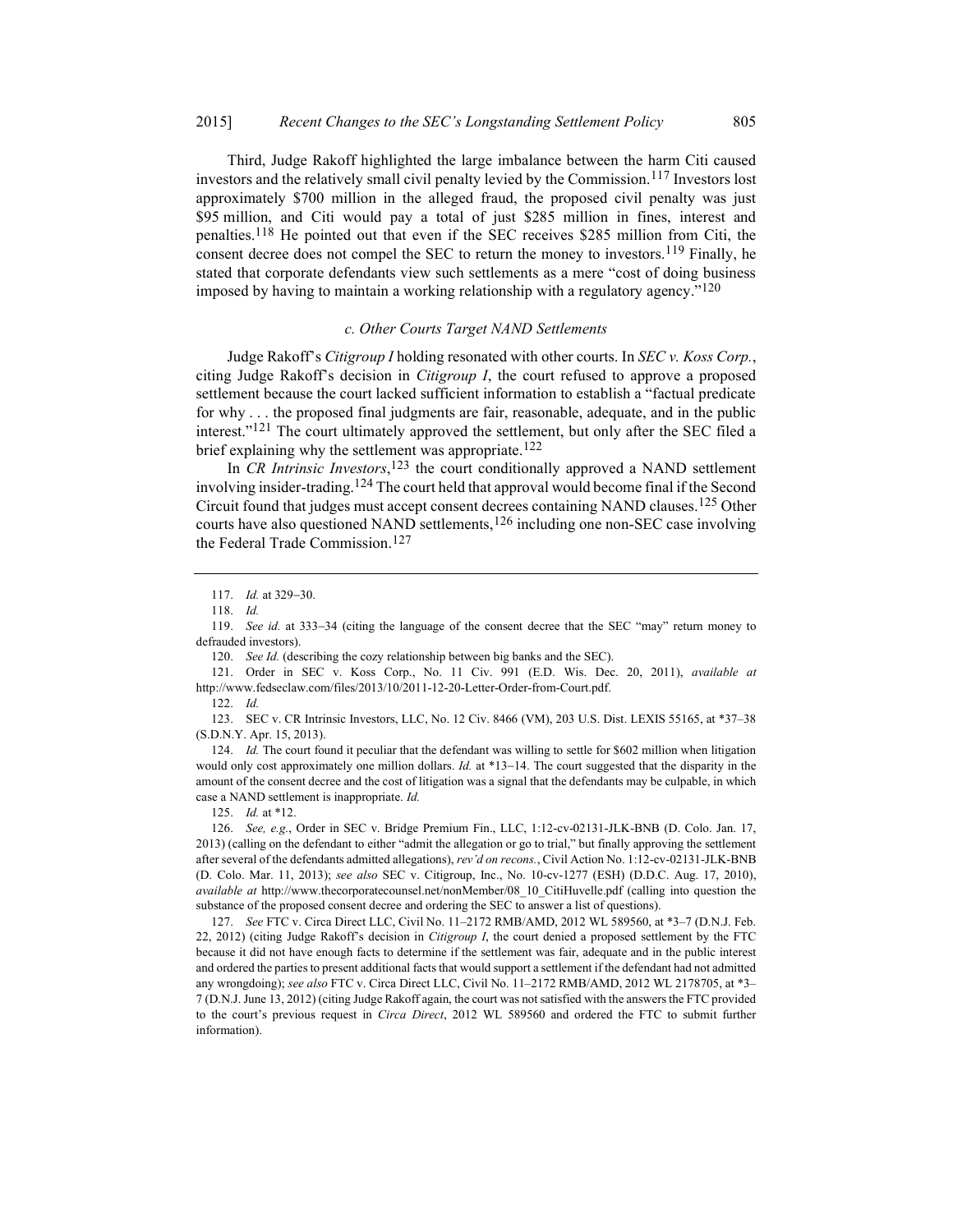After Citigroup I, and with other judges applying a heightened level of scrutiny to proposed SEC consent decrees, the SEC was under intense pressure to revise its NAND policy.<sup>128</sup> Even though the Second Circuit has since walked back the heightened scrutiny Judge Rakoff and others applied to NAND settlements,<sup>129</sup> the courts had sent a clear signal to the SEC that the status quo was unacceptable. The SEC needed to make a change, if for no other reason than to give the judiciary an indication that it had received the message.

# 2. Increased Political Pressure

Political figures have also questioned the SEC's NAND settlement policy. In 2011, the Republican-led House of Representatives announced that it would hold a hearing to examine the SEC's NAND policy.<sup>130</sup> Representative Spencer Bachus, a Republican from Alabama and Chairman of the House Committee on Financial Services, said that NAND settlements have "raised concerns about accountability and transparency."<sup>131</sup> The House of Representatives held a hearing on the matter in May 2012.<sup>132</sup>

Additionally, in May 2013, just a few months before the SEC issued its most recent change to NAND, Senator Elizabeth Warren, a Democrat from Massachusetts, publicly questioned the SEC's NAND policy.<sup>133</sup> She asked SEC Chairwoman White to send "any internal research or analysis on the trade-offs . . . between settling an enforcement action without admission of guilt and going forward with litigation."<sup>134</sup> Political inquiry placed more pressure on the SEC to change its NAND policy.

# 3. Critics Claim that NAND Settlements Deprive Plaintiffs of Offensive Collateral Estoppel

Relying on Parklane Hosiery v. Shore, <sup>135</sup> some critics claim that NAND settlements block future litigants from asserting collateral estoppel to establish facts determined in an earlier SEC settlement.<sup>136</sup> In *Lipsky v. Commonwealth United Corp.*, the Second Circuit held that "a consent judgment between a federal agency and a private corporation which is

<sup>128.</sup> See Wallance, supra note 90 (describing court pressure as the catalyst for recent changes to the SEC's NAND policy).

 <sup>129.</sup> Citigroup III, 752 F.3d 285, 296 (2d Cir. 2014).

 <sup>130.</sup> See Press Release, Staff of H.R. Comm. on Fin. Servs., 112th Cong., Leaders of Fin. Servs. Comm. Jointly Announce Hearing on SEC Settlement Practices (Dec. 16, 2011), http://financialservices.house.gov/ news/documentsingle.aspx?DocumentID=273033 (expressing the committee's intent to hold a hearing on the SEC's NAND policy).

 <sup>131.</sup> Id.

 <sup>132.</sup> Examining the Settlement Practices of U.S. Financial Regulators: Hearing Before the Comm. on Financial Servs., 112th Cong. (2012) available at http://financialservices.house.gov/calendar/ eventsingle.aspx?EventID=294796.

<sup>133.</sup> Letter from Senator Elizabeth Warren to SEC Chairman Mary Jo White (May 14, 2013), available at http://www.warren.senate.gov/documents/LtrtoRegulatorsre2-14-13hrg.pdf..

 <sup>134.</sup> Id.

<sup>135.</sup> In Parklane, the Court held that the plaintiffs could assert offensive collateral estoppel in a class action lawsuit for fraud where the SEC had already tried the defendant for the same fraud and won a declaratory judgment. Parklane Hosiery Co. v. Shore, 439 U.S. 322, 335 (1979). The Parklane Court held that a party may successfully assert collateral estoppel when "the party against whom estoppel is asserted has litigated questions of fact, and has had the facts determined against him in an earlier proceeding." Id.

<sup>136.</sup> See Coffee, *supra* note 3 (describing the impacts of NAND settlements on future plaintiffs' ability to assert offensive collateral estoppel).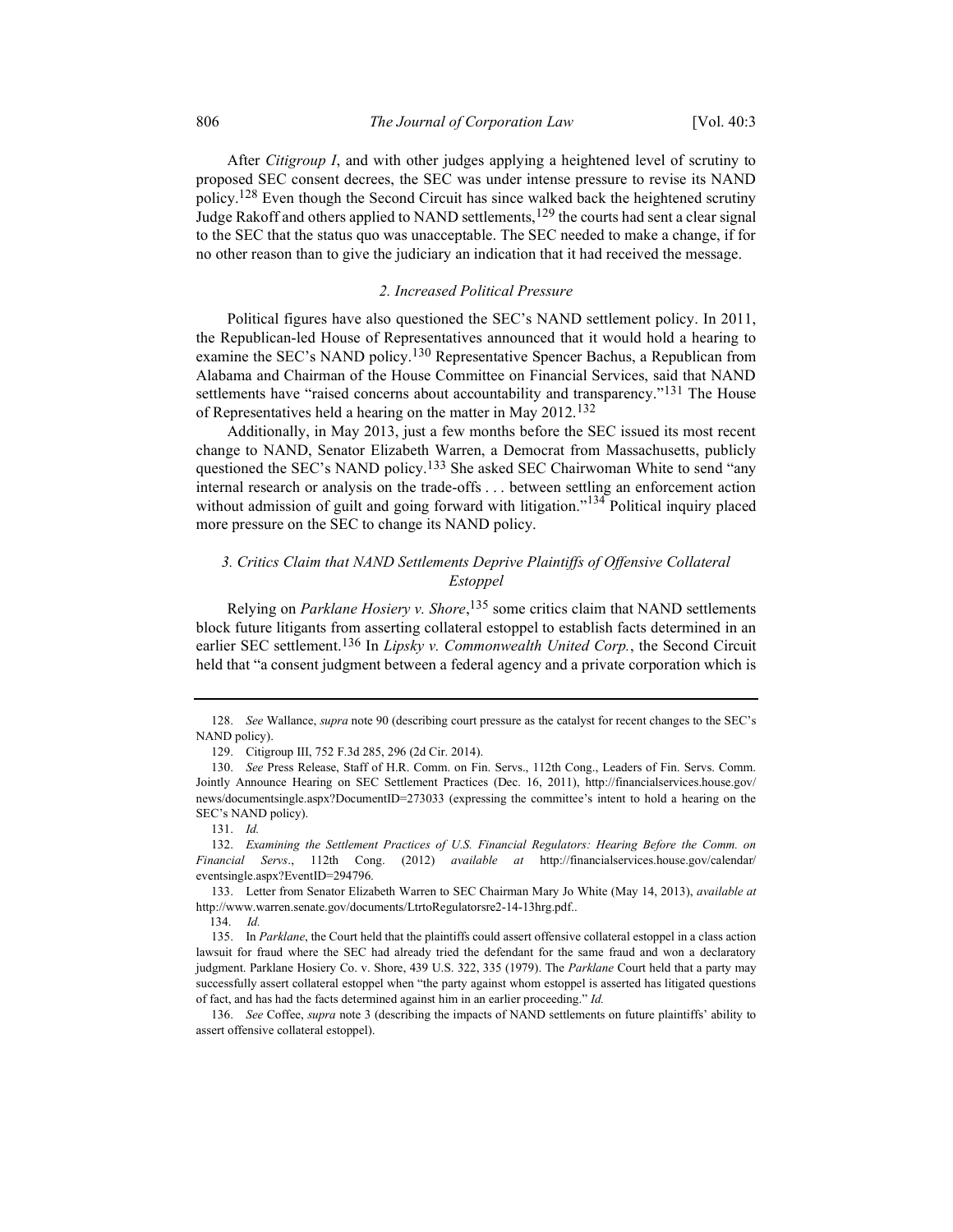not the result of an actual adjudication of any of the issues . . . cannot be used as evidence in subsequent litigation."<sup>137</sup> In other words, NAND settlements have "no evidentiary value and no collateral estoppel effect<sup> $n$ 138</sup> in future litigation. As a consequence, critics argue that NAND settlements make it less likely that future plaintiffs in class action lawsuits will win at trial.<sup>139</sup>

There is, however, a problem with the *Parklane* estoppel argument. Settlements are not, and never have been, the product of litigation<sup>140</sup>—they are intentionally designed to resolve disputes without litigation. Under the Parklane test, even if the SEC requires admissions of wrongdoing in its settlements, collateral estoppel will not be available to plaintiffs because no questions of fact have been determined against the defendant through litigation.<sup>141</sup> The *Lipsky*'s holding is also unhelpful; a consent decree, with or without an admission, is "not the result of an actual adjudication of any issues," $142$  and therefore inadmissible as evidence in subsequent litigation.

Although the critics' collateral estoppel arguments fall short, their argument that NAND settlements make trial success less likely for future plaintiffs has merit. Even if private litigants are unable to rely on *Parklane* to assert collateral estoppel, an admission in a previous SEC settlement may increase the likelihood of success at trial, or make it less likely that a judge will dismiss a lawsuit prior to adjudication.<sup>143</sup> Furthermore, a defendant's admission may increase settlement amounts because defendants have a strong incentive to settle rather than face the increased risk of losing at trial.<sup>144</sup>

#### B. Recent Changes to NAND

The SEC changed its NAND settlement policy twice following Vitesse and Citigroup  $I^{145}$  First, on January 7, 2012, after Judge Rakoff reluctantly approved the SEC's consent decree in Vitesse, the SEC announced that it would no longer offer NAND settlements in cases where there are: (1) parallel criminal convictions; or (2) non-prosecution agreements (NPA), or differed prosecution agreements (DPA) that include admissions or acknowledgments of criminal conduct.<sup>146</sup> The SEC conceded that NAND settlements made little sense in cases where the defendant(s) had already been criminally convicted or admitted wrongdoing for the same underlying misconduct.

Second, on June 17, 2013, the co-directors of the Commission's Enforcement Division, Andrew Ceresney and George Canellos, announced another change to the

139. Id.

 <sup>137.</sup> Lipsky v. Commonwealth United Corp., 551 F.2d 887, 893 (2d Cir. 1976).

 <sup>138.</sup> See Citigroup I, 827 F. Supp. 2d 328, 333 (S.D.N.Y. 2011) ("[A]n allegation that is neither admitted or denied is simply that, an allegation. It has no evidentiary value and no collateral estoppel effect.").

 <sup>140.</sup> See supra note 135 (discussing the holding and test in Parklane).

 <sup>141.</sup> Id.

 <sup>142.</sup> Lipsky, 551 F.2d at 893.

<sup>143.</sup> See Coffee, supra note 3 (noting that if the SEC required admissions in its settlements, class action plaintiffs could "point to the admission in briefs and pleadings," decreasing the likelihood that the case would be dismissed and increasing potential settlement amounts).

 <sup>144.</sup> Id.

 <sup>145.</sup> See infra notes 146–47, and accompanying text (describing recent changes to the SEC's NAND policy).

 <sup>146.</sup> Robert Khuzami, Public Statement by SEC Staff: Recent Policy Change (Jan. 7, 2012), http://www.sec.gov/News/PublicStmt/Detail/PublicStmt/1365171489600#.Uid28Rbqo\_s.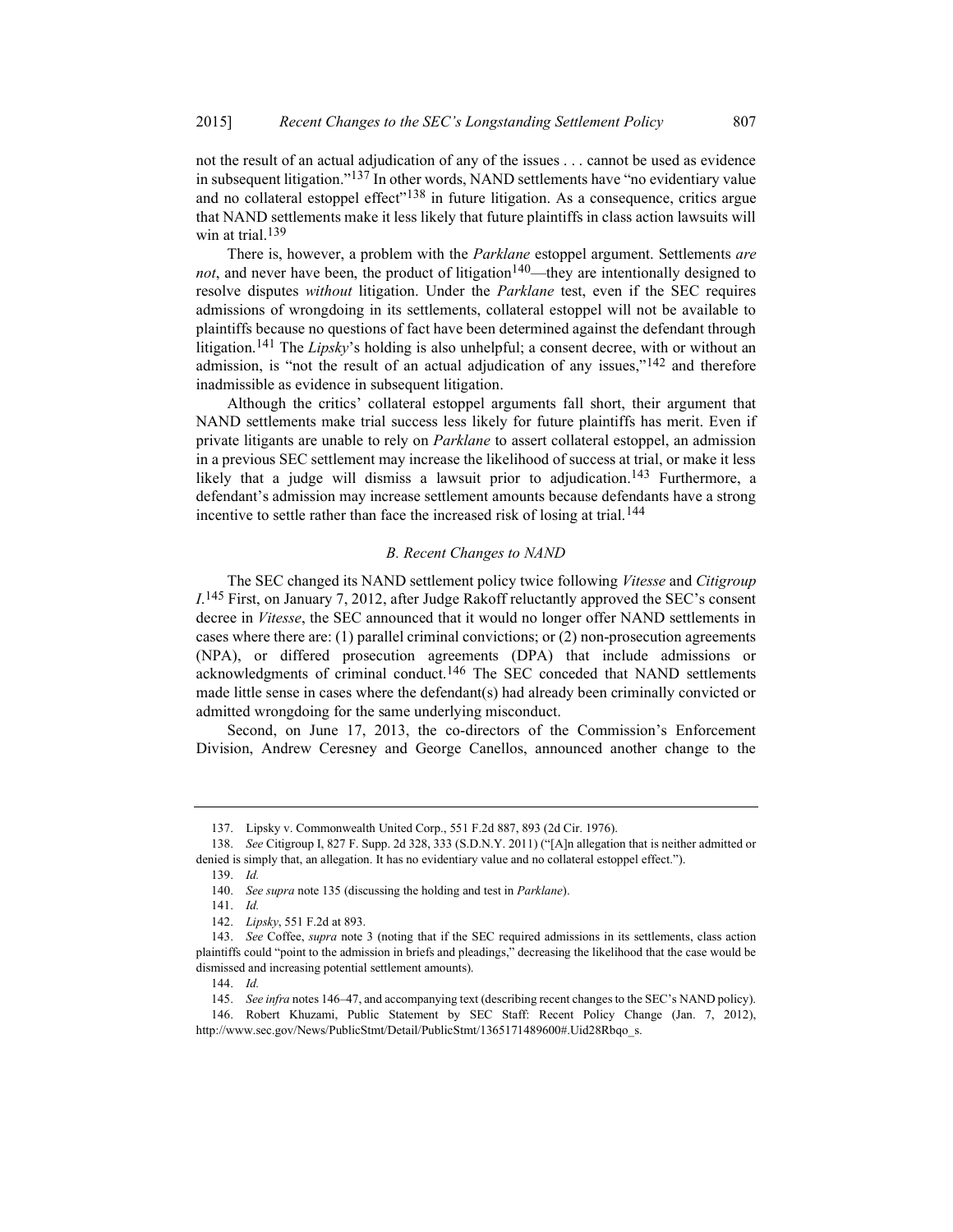Commission's NAND policy.<sup>147</sup> The change included categories and circumstances where the SEC would no longer offer NAND settlements to defendants.<sup>148</sup> Those categories and circumstances include: (1) when the defendant has admitted to the allegations in a parallel criminal proceeding (repeating the substance of the January 2012 change);<sup>149</sup> (2) where the misconduct "harmed large numbers of investors or placed investors or the market at risk of potentially serious harm"; (3) where there has been "egregious intentional misconduct"; or (4) "[w]hen the defendant engaged in unlawful obstruction of the [C]ommission's investigative process."<sup>150</sup>

In less than two years, the SEC had made two changes to its NAND policy—a policy which had stood almost untouched for over four decades. It remains to be seen if these changes will provide relief to investors or placate the SEC's critics, but the changes have already resulted in admissions.<sup>151</sup> Whatever the case, the SEC seems to have acknowledged that the status quo is no longer acceptable. The SEC's changes to NAND are modest but appropriate gestures to the judiciary and other critics that the Commission is willing to adjust its policies to correct real or perceived weaknesses in its enforcement regime.

# C. Concern with Loss of SEC Independence

The loss of SEC independence is potentially a serious consequence of Citigroup  $I^{152}$ As this Note previously discussed, several courts took Judge Rakoff's cue and challenged the SEC's discretion to negotiate the terms of consent decrees.<sup>153</sup> Even though the Second Circuit rebuffed Judge Rakoff's Citigroup I decision, <sup>154</sup> Judge Rakoff has opened the door for courts to second-guess the Commission's discretion. Increased scrutiny will no doubt compromise the Commission's independence.

Despite harsh NAND criticism, there is near unanimous agreement that the SEC does not have the resources to litigate every case.<sup>155</sup> For this reason, NAND settlements will continue to be the SEC's most frequently used enforcement tool.<sup>156</sup> Despite elevated court scrutiny, even some of the SEC's toughest critics admit that it must retain independent

 <sup>147.</sup> See Stewart, supra note 4, at B1 (describing changes to the SEC's NAND policy).

 <sup>148.</sup> Id.

<sup>149.</sup> See supra note 146 and accompanying text (describing the SEC's change to its NAND policy following Vitesse).

 <sup>150.</sup> Id.

 <sup>151.</sup> See Mary P. Hansen, "Neither Admit nor Deny" Settlements at the SEC, NAT'L L. REV. (Apr. 3, 2014), http://securitieslawperspectives.com/neither-admit-deny-settlements-sec/ (noting that as of April 2014 the SEC had already demanded admissions in seven cases).

 <sup>152.</sup> See infra note 157 (describing the importance of SEC independence).

 <sup>153.</sup> See supra Part III.A.2 (describing cases in which judges have challenged SEC settlements post Citigroup).

 <sup>154.</sup> See generally Citigroup II, 673 F.3d 158 (2d Cir. 2012) (picking apart Judge Rakoff's decision in Citigroup I); Citigroup III, 752 F.3d 285 (2d Cir. 2014)(same).

 <sup>155.</sup> See Zaccaro et al., supra note 92 (describing the limited resources of the SEC and the possible negative implications of the SEC's policy change if it forces the SEC to litigate more cases, which in turn would result in the SEC bringing fewer enforcement actions, and could damage the SEC's enforcement program).

 <sup>156.</sup> See id. (quoting SEC Chairwoman White as saying that NAND clauses will continue to be a "major, major tool in the [SEC's] arsenal").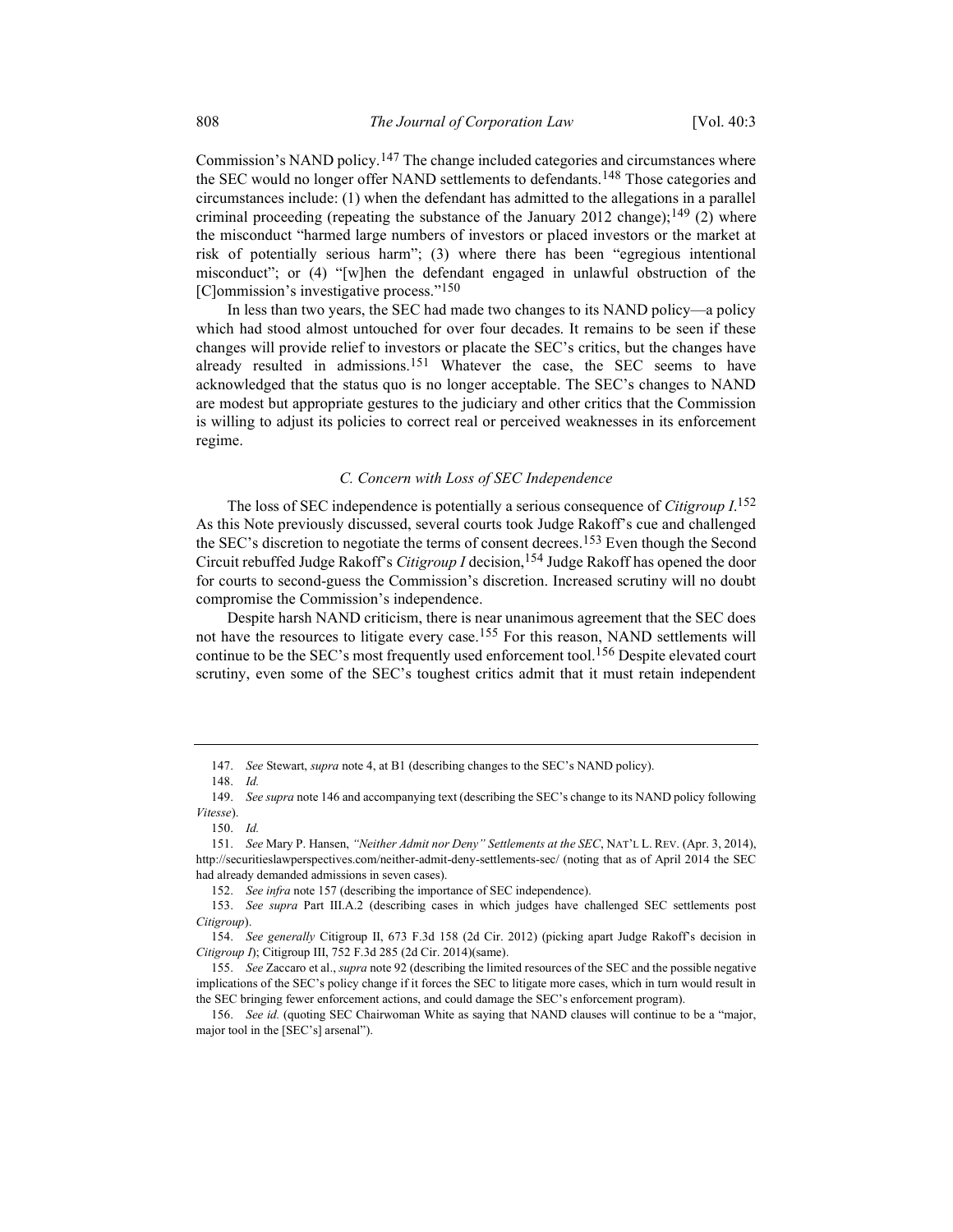discretion to determine which cases to litigate and which to settle<sup>157</sup>—a view the Second Circuit seemed to endorse when it stayed Judge Rakoff's order for prompt trial.158 Even though the Second Circuit has dialed back court pressure, the SEC is likely to embrace a more cautious approach in determining which cases to litigate, which to settle, and the terms of its proposed consent decrees.

# D. NAND Changes Have Had a Tangible Effect

The SEC's changes to NAND have already yielded positive results.<sup>159</sup> For example, a court recently approved a consent decree in which Mr. Phillip Falcone and Harbinger Capital Partners agreed to pay substantial civil penalties and disgorgement, and also admitted that they violated numerous securities laws and regulations.<sup>160</sup> In a much larger case, the SEC announced that it reached a settlement agreement with JPMorgan in which the bank agreed to pay over \$800 million in penalties and also made an admission of wrongdoing.<sup>161</sup> Both of these cases seem to indicate that the SEC's NAND policy changes are more than cosmetic $162$  and will have a tangible effect on future SEC enforcement decisions.

### IV. RECOMMENDATIONS

This Note proposes three additional changes to the SEC's settlement regime. First, to the extent possible, the SEC should stop asking courts to impose injunctions on future violations of securities laws in its consent decrees. Second, the SEC should follow the DOJ's practice of filing a complaint prior to negotiating a settlement. Finally, the SEC should use administrative proceedings more often.

 <sup>157.</sup> In a 2012 Committee hearing, William F. Galvin, a vocal critic of the SEC's NAND policy, said: "The SEC must maintain its independence on these issues. Those who in this case champion this Judge's view of this settlement," speaking of Judge Rakoff's view in Citigroup I, "should remember that once SEC independence is compromised, a different Judge in another case could weaken SEC settlement terms. As an executive agency, in the absence of obvious error, the SEC must be able to decide which matters to investigate, which cases to litigate, which charges to bring, and the terms of any settlements." Examining Settlement Practices of U.S. Financial Regulators Before the H. Comm. on Financial Services, 112th Cong. 7 (2012) (testimony of William F. Galvin, Secretary of the Commonwealth of Massachusetts), *available at* http://financialservices.house.gov/uploadedfiles/hhrg-112-ba00-wstate-wgalvin-20120517.pdf.

 <sup>158.</sup> See Citigroup II, 673 F.3d at 163–64 (questioning whether Judge Rakoff had "given deference to the S.E.C's judgment on wholly discretionary matters of policy").

<sup>159.</sup> See Hansen, supra note 151 (noting that as of April 2014, the SEC had already settled seven cases in which it demanded admissions).

 <sup>160.</sup> Philip Falcone and Harbinger Capital Agree to Settlement, SEC Press Release No. 2013-159 (Aug. 19, 2013), available at http://www.sec.gov/News/PressRelease/Detail/PressRelease/1370539780222# .Uo7J6KXqo v (describing the terms of the consent decree in Falcone); see also Steve Marcus, Judge OKs SEC's Falcone Settlement with Admission of Wrongdoing, REUTERS (Sept. 16, 2013, 7:06 PM), http://www.reuters.com/article/2013/09/16/us-sec-falcone-settlement-idUSBRE98F12R20130916 (stating that this case represents the "first big case to include an admission of wrongdoing since a recent policy change").

 <sup>161.</sup> See Ben Protess & Jessica Silver-Greenberg, Bank Is Said to Admit Fault in Settlement of Trade Loss, N.Y. TIMES, Sept. 17, 2013, at B1 (breaking the news that JPMorgan had agreed to admit wrongdoing).

 <sup>162.</sup> See Wallance, supra note 90 (referring to the SEC NAND policy changes as "cosmetically deft finesse").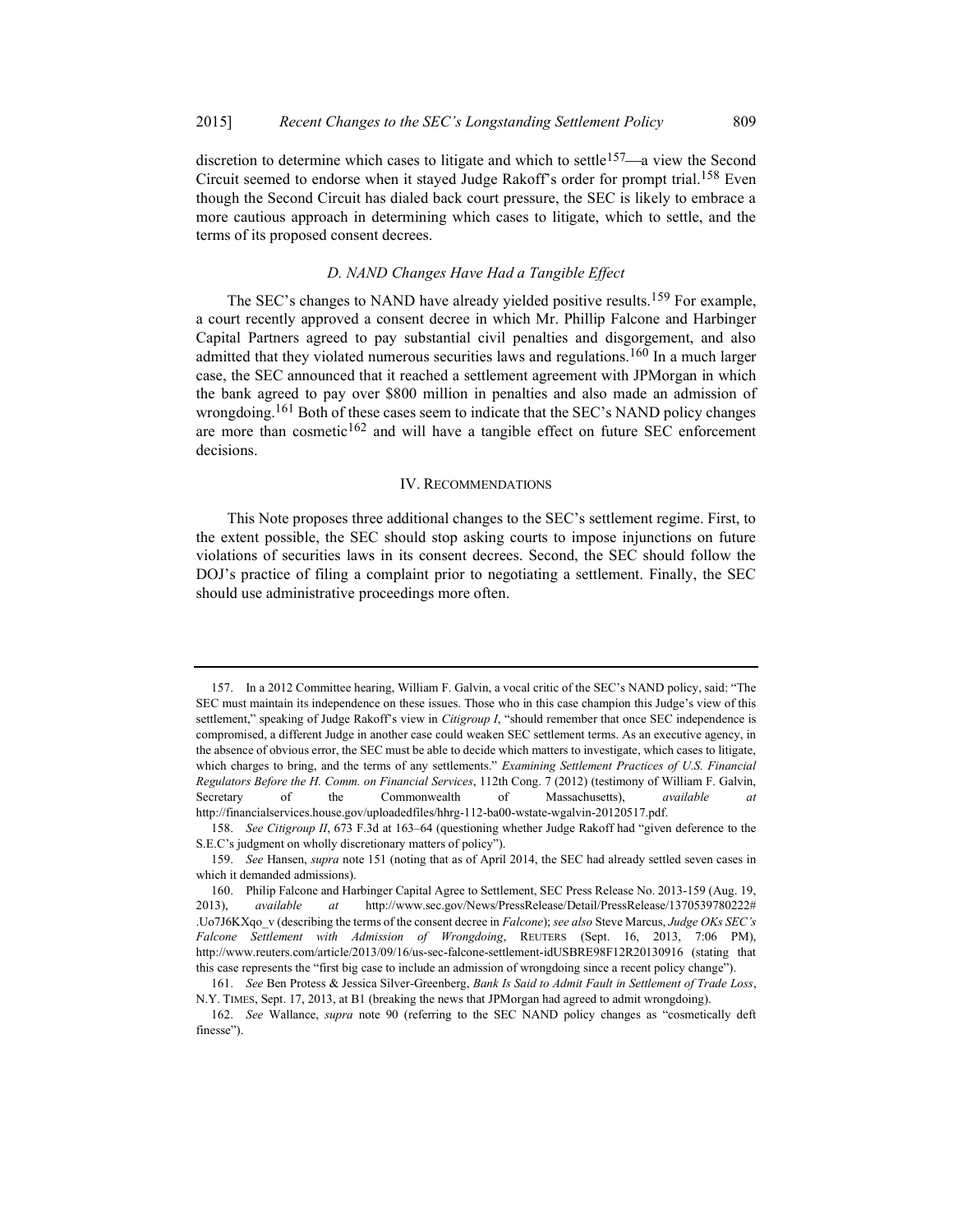# A. The SEC Should Eliminate Injunctions From Consent Decrees

Courts have more rigorously scrutinized SEC consent decrees because the Commission asks the court to enjoin the defendant from future violations of securities laws.<sup>163</sup> As Judge Rakoff articulated in *Citigroup I*: to impose an injunction the court must find that the settlement is "fair, reasonable, adequate, and in the public interest."164 While injunctions theoretically allow the SEC to obtain quick judgments in the event of defendant recidivism, the fact is that the SEC never uses them.<sup>165</sup> The SEC gains little by inviting elevated judicial scrutiny for injunctions that are not used and are practically unenforceable.166

Furthermore, as one commentator noted, the court frequently enjoins defendants from future violations of the same law(s) that the defendant never admitted to violating in the first place.167 Essentially, the consent decree enjoins the defendant from violating the securities laws that he (and everyone else) has a legal duty to obey anyway and—as far as the court and the public knows—he never violated in the first place. As a practical matter, a court injunction barring future violations of laws which the defendant claims that the defendant has not violated, and that were never proved at trial, is the illusion of accountability masquerading as justice.<sup>168</sup> The SEC should stop asking the court for injunctions. This change would reduce court scrutiny and increase the speed and likelihood of court approval.

### B. The SEC Should Stop Negotiating the Content of Its Complaints with Defendants

The SEC should change its NAND policy by filing complaints without negotiating them with defendants beforehand. Judge Rakoff and other critics have noted the differences between the SEC's settlement practices and those of the DOJ.<sup>169</sup> The DOJ does not

 <sup>163.</sup> See Citigroup I, 827 F. Supp. 2d 328, 331 (S.D.N.Y. 2011) (citing Winter v. Natural Res. Def. Council, Inc., 555 U.S. 7, 24 (2008) (citation omitted) ("In exercising their discretion courts . . . should pay particular regard for the public consequences in employing the extraordinary remedy of injunction.").

 <sup>164.</sup> Id. at 330. But see Citigroup III, 752 F.3d 285, 294 (2d Cir. 2014) (altering the standard of review for government agency actions and removing the requirement of adequacy).

 <sup>165.</sup> See Wall Street's Repeat Violations, Despite Repeated Promises, N.Y. TIMES (Nov. 7, 2011), http://www.nytimes.com/interactive/2011/11/08/business/Wall-Streets-Repeat-Violations-Despite-

PromisesStsssss.html? r=0 (reporting that between 1996 and 2011 there were at least 51 repeat violations of securities laws by big banks who had been enjoined from violating the securities laws in the future. None of the injunctions were ever enforced.); see also Sklar, supra note 59 (describing the fact that the SEC never uses injunctions, and that because of their boilerplate and vague wording they are practically unenforceable).

 <sup>166.</sup> See Sklar, supra note 59 (stating that SEC injunctions are unenforceable).

 <sup>167.</sup> See Neal Lipschutz, Hear Out the SEC Guy, Too, WALL ST. J. L. BLOG (Dec 5, 2011, 11:24 AM), http://blogs.wsj.com/law/2011/12/05/hear-out-the-sec-guy-too (discussing injunctions that bar the defendant from violating laws that it never violated in the first place, and describing them as having "an Alice-in-Wonderland aspect"); see also Bank of America I, 653 F. Supp. 2d. 508, 509 (S.D.N.Y 2009) (calling the SEC's proposed injunction "pointless" because the defendant claimed an allegedly fraudulent statement was lawful).

 <sup>168.</sup> Lipschutz, supra note 167.

 <sup>169.</sup> See SEC v. Vitesse Semiconductor Corp., 771 F. Supp. 2d 304, 309 (S.D.N.Y. 2011) (citing the DOJ's near complete rejection of NAND settlements); see also Reckler & Denton, supra note 42, at 15-16 (describing the differences between the approaches of the SEC and DOJ); see Coffee, supra note 3 (stating that it is not the practice of the DOJ to "negotiate the contents of the indictment with the defendant").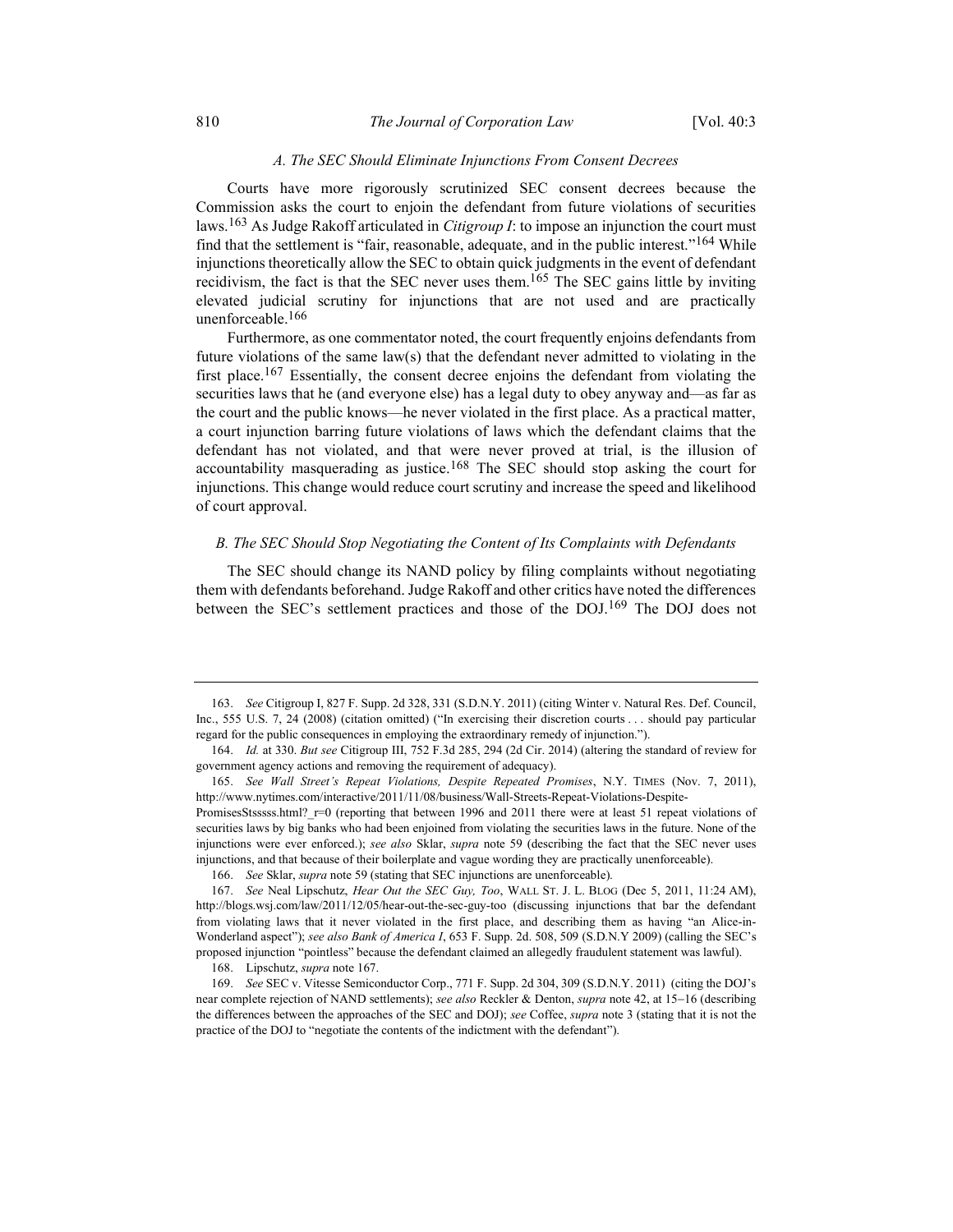normally negotiate the content of its indictments with defendants.<sup>170</sup> Conversely, it is the SEC's standard practice to negotiate the terms of civil complaints with defendants. This has the effect of watering down the contents of the complaint and makes it difficult for the court and the public to know what the SEC actually believes the defendant did wrong.

The SEC and the public would reap a number of benefits if the agency stopped engaging in pre-complaint negotiations with defendants. First, the change would increase transparency by giving the public a more complete understanding of the alleged wrongdoing. Second, it would give the court a more robust factual predicate to support the terms of the settlement. Third, the change would put the SEC in a stronger negotiating position when shaping the final terms of the consent decree with the defendant. These benefits suggest the SEC should stop negotiating the terms of its complaints with defendants.

#### C. The SEC Should Make Greater Use of Administrative Proceedings

An attractive alternative to a court proceeding is an administrative law proceeding. The Dodd–Frank Act greatly expanded the SEC's authority to prosecute cases in administrative proceedings.<sup>171</sup> The Dodd–Frank Act also increased the civil penalties available in such proceedings.172

Administrative proceedings have the advantage of being heard in front of an administrative law judge (ALJ) instead of a jury, which means that a more securities-savvy fact finder will hear SEC cases, likely leading to more predictable litigation outcomes.173 Additionally, the normal rules of evidence do not apply to administrative proceedings,  $174$ which will reduce some of the procedural burdens on the parties. Furthermore, the SEC can schedule and complete administrative proceedings more expeditiously than court

 172. Dodd-Frank Wall Street Reform and Consumer Protection Act, Pub. L. No, 111-203, § 929P, 124 Stat. 1376, 1862 (codified at 15 U.S.C. § 77h-1(g)(2) (2012)) (authorizing money penalties of up to \$150,000 for natural persons and \$750,000 for other persons).

<sup>170.</sup> See Coffee, supra note 3 (describing the DOJ's practice of filing its indictment without negotiating its terms with the defendant).

 <sup>171.</sup> The Dodd–Frank Act changed the Securities Act of 1933 allowing the SEC to impose monetary penalties against "a person" in administrative cease-and-desist proceedings. Dodd-Frank Wall Street Reform and Consumer Protection Act, Pub. L. No. 111-203, § 929P, 124 Stat. 1376, 1862 (codified at 15 U.S.C. § 77h-1(g) (2012)). "Before Dodd–Frank, this remedy was available through administrative proceedings against only registered persons; to obtain civil monetary penalties against non-registered persons, the SEC was required to bring enforcement actions in federal district court." Columbia Law School Symposium: The Past, Present, and Future of Insider Trading: A 50th Anniversary Re-Examination of Cady, Roberts and the Revolution It Began, 2013 COLUM. BUS. L. REV. 492, 493 n.6 (citing Winston & Strawn LLP, The Dodd-Frank Act: New Curbs on The Street? 17 (2010), available at http://www.cdn2.winston.com/images/content/2/2/v2/225/8-6-2010-The-Dodd-Frank-Act-Webinar.pdf).

 <sup>173.</sup> See Jordan Maglich, SEC Sues Steven A. Cohen; Seeks Lifetime Ban From Managing Investor Funds, FORBES (July 19, 2013, 2:38 PM), http://www.forbes.com/sites/jordanmaglich/2013/07/19/sec-sues-steven-acohen-seeks-lifetime-bar-from-managing-investor-funds/ (describing some of the advantages of bringing a case in an administrative proceeding rather than federal court).

 <sup>174.</sup> See Administrative Procedure Act, 5 U.S.C. § 556(d) (2012) ("Any oral or documentary evidence may be received, but the agency as a matter of policy shall provide for the exclusion of irrelevant, immaterial, or unduly repetitious evidence."); see also U.S. SECURITIES AND EXCHANGE COMMISSION, RULES OF PRACTICE AND RULES ON FAIR FUND AND DISGORGEMENT PLANS, RULES 320–26, 53–56 (2006), available at http://www.sec.gov/about/rulesprac2006.pdf (describing the SEC's rules of practice regarding evidence in administrative proceedings).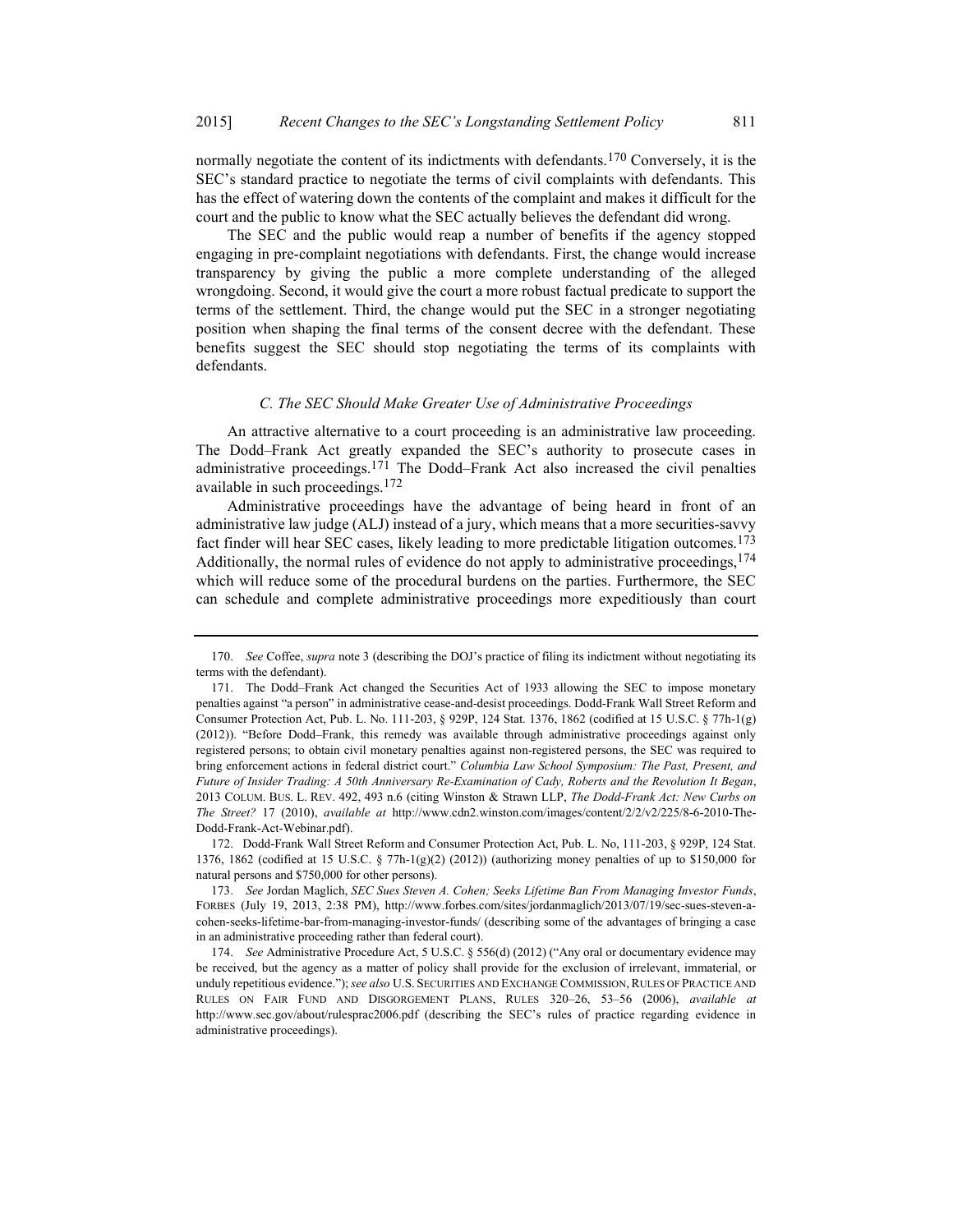proceedings.175 The SEC, by litigating more cases in an administrative proceeding, can reduce the time it takes to litigate enforcement actions and increase the number of cases it takes to trial without requiring additional resources.

#### V. CONCLUSIONS

The SEC's changes to NAND are a net positive in light of the SEC's mission to "protect investors, maintain fair, orderly, and efficient markets, and facilitate capital formation."176 The SEC has struck a reasonable balance that offers better investor protection through increased transparency and greater deterrence value.<sup>177</sup> These changes should partially alleviate some of the pressure the agency endured following the Financial Crisis.178

#### A. Recent NAND Policy Changes Will Increase Investor Protection

Requiring admissions in limited circumstances protects investors in at least three ways. First, future litigants benefit from increased chances of success at trial.<sup>179</sup> Second, even if the SEC requires admissions in very few cases, the SEC will increase the overall deterrence value of its enforcement regime. Third, the threat of requiring admissions puts the SEC in a stronger bargaining position, which will likely increase settlement amounts.<sup>180</sup>

On the other hand, requiring admissions may have some negative effects on investor protection. First, requiring admissions will likely increase the number of cases the SEC will be forced to litigate. This will increase the possibility of the SEC losing cases at trial or winning at trial and receiving a lesser amount than could have been achieved through settlement. The effect will be to limit the amount of money the SEC can return to harmed investors. Second, given the SEC's limited resources, and because litigation is costly, the SEC may not be able to pursue as many enforcement actions, and therefore some securities violations may go unpunished. Third, more cases will be litigated and drawn out over a longer period, and therefore compensation to victims will be protracted. However, on balance, the SEC seems to have implemented reasonable changes that will increase investor protection.

 <sup>175.</sup> See Gretchen Morgenson, At the S.E.C., a Question of Home- Court Edge, N.Y. TIMES (Oct. 5, 2013), http://nyti.ms/1FUvM80 (noting that SEC cases are typically resolved more quickly by administrative hearings than district court proceedings).

 <sup>176.</sup> See The Investor's Advocate: How the SEC Protects Investors, Maintains Market Integrity, and Facilitates Capital Formation, U.S. SECURITIES AND EXCHANGE COMMISSION, http://www.sec.gov/about/whatwedo.shtml (last visited Mar. 28, 2015) (stating that "[t]he mission of the U.S. Securities and Exchange Commission is to protect investors, maintain fair, orderly, and efficient markets, and facilitate capital formation").

<sup>177.</sup> See Stewart, supra note 4 (reporting SEC Chairwoman White's comment that: "most cases [will] still be settled under the prevailing 'neither admit nor deny' standard").

<sup>178.</sup> See supra Part III (describing the pressure the SEC was under following the Financial Crisis).

<sup>179.</sup> See Stewart, *supra* note 4 (quoting Professor John Coffee of Columbia Law School as stating: "If [defendants] admit culpability . . . plaintiffs will cite that in their cases, and that could mean hundreds of millions or billions in damages").

<sup>180.</sup> See id. (quoting Brad Karp, a lawyer at Paul, Weiss, Rifkind, Wharton & Garrison, who said the new policy "gives [the SEC] enormous leverage . . . even if you fight and win over a year, the damage will outweigh any litigation result").